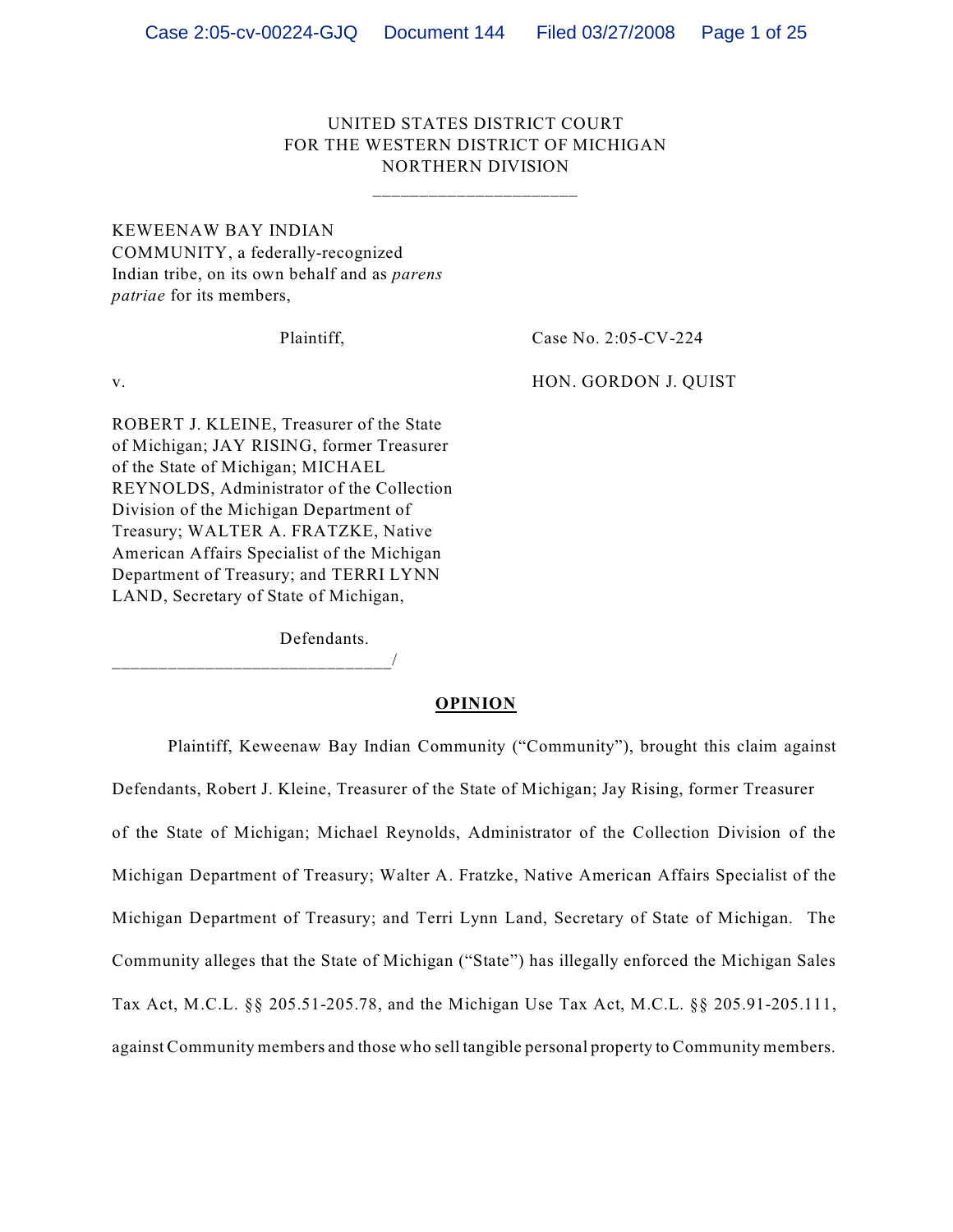The parties filed various motions for summary judgment, and the Court has heard oral argument. For the following reasons, the Court will grant summary judgment for Defendants on all counts.

#### **I. Background**

The facts upon which this decision is rendered are undisputed. The Community is a federally-recognized Indian tribe located in the Upper Peninsula of Michigan. The Community exercises powers of self-governance and sovereign jurisdiction over the L'Anse Indian Reservation and other lands held in trust for the Community by the United States outside the Reservation. Defendant Robert Kleine is the Treasurer of the State of Michigan, replacing Defendant Jay Rising on April 6, 2006. Kleine oversees the Michigan Department of Treasury ("Treasury"), the State agency that administers and enforces the Sales and Use Tax Acts. Defendant Michael Reynolds is the Administrator of the Collections Division of the Department's Financial Services Bureau. Defendant Walter Fratzke is the Department's Native American affairs specialist, and he oversees the administration of the State's tax laws with respect to Michigan Indian tribes and tribal members. Defendant Terri Lynn Land is the Secretary of State of Michigan, and she administers various programs and services, including motor vehicle registration, licensing, and the collection of certain taxes and fees.

In 1977, the State and the Community entered into an agreement concerning taxes for the Community and its members. The agreement terminated in 1997. Prior to its termination, the State began negotiating with all federally-recognized Native American tribes in the State to enter into comprehensive tax agreements covering all relevant tax issues. Although the State has entered into agreements with a majority of tribes, the Community and the State have thus far failed to reach an agreement.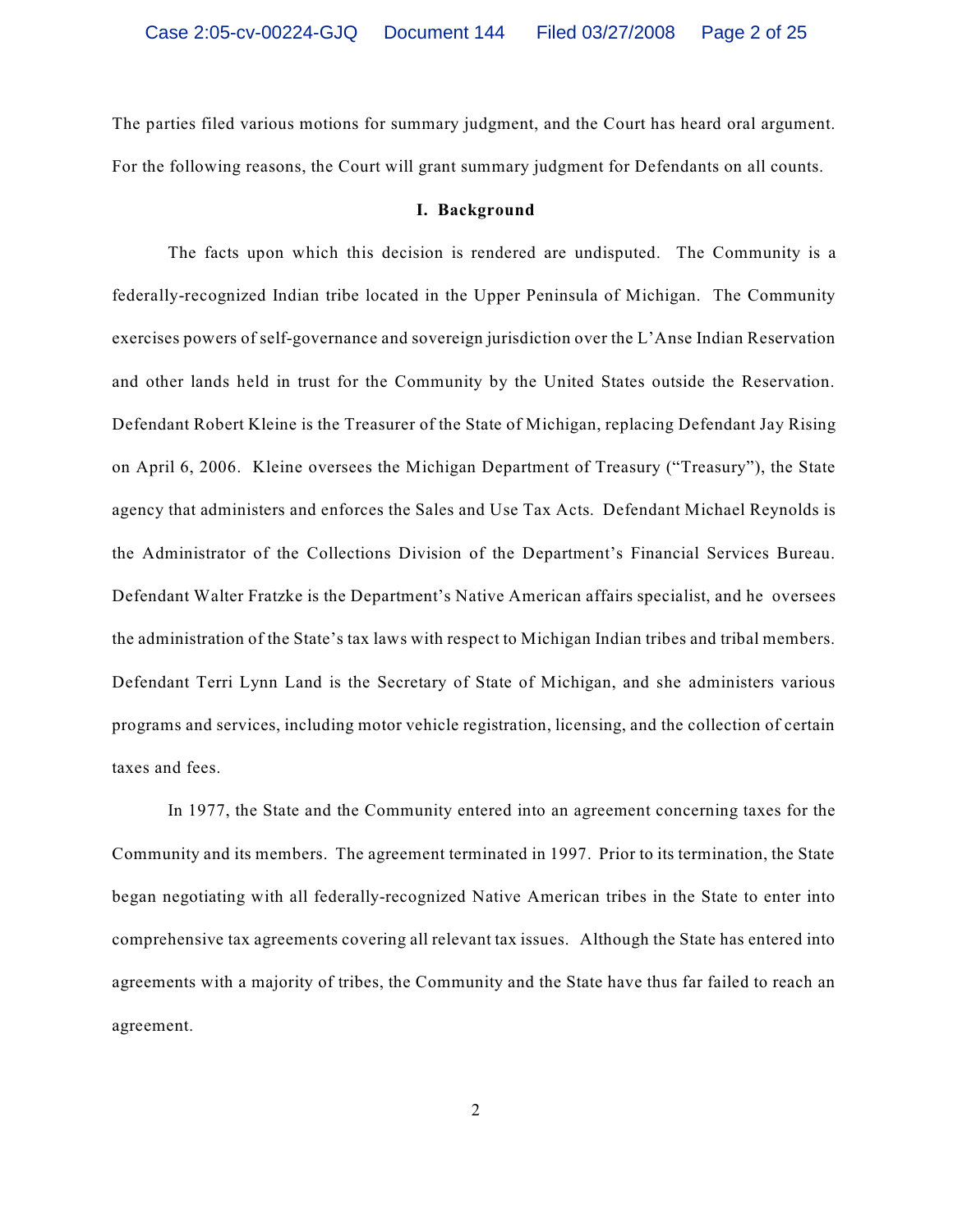In 1995, Treasury audited the Community's sales and use taxes for the 1993 and 1994 fiscal years. Treasury determined that the Community owed \$186,277. In 1996, Treasury offset \$87,839 of the Community's tax liability from funds owed to the Community by the State pursuant to the 1977 tax agreement. At the Community's request, an informal conference to dispute the tax assessments was held on May 14, 2002, but a Community representative was not present. The Community claims that its representative attempted to participate by telephone but that when he called, no one was able to connect him to the proceedings. Treasury Hearing Referee Mark Meyer issued an Informal Conference Recommendation in which he determined that the taxes were lawfully owed under the 1977 tax agreement. On September 20, 2002, Treasury issued a Decision and Order of Determination accepting Referee Meyer's recommendation and ordered that the taxes be assessed.

In November 2002, the State Treasurer's Accounts Receivable ("STAR") computer system automatically offset federal and state funds owed to the Community as a credit against the Community's tax liability. This offset occurred without warning to the Community. The Community contacted Defendant Fratzke to contest the offset, and Defendant Reynolds reversed the offset and refunded the money to the Community. Defendant Reynolds placed the Community's account on manual bypass status, which was supposed to prevent similar offsets in the future.

In May and June of 2005, the STAR computer system once again offset money owed to the Community as a credit against the Community's tax liability. The STAR computer system took this action without input from any Defendant, and it is unclear what caused the computer system to disregard the Community's "bypass" status. The offset deprived the Community of federal funds it otherwise would have received. Specifically, STAR offset \$4,157.61 payable to the Community for purposes of the Federal Medicaid Program, 42 U.S.C. § 1396, \$28,670.42 payable for the Federal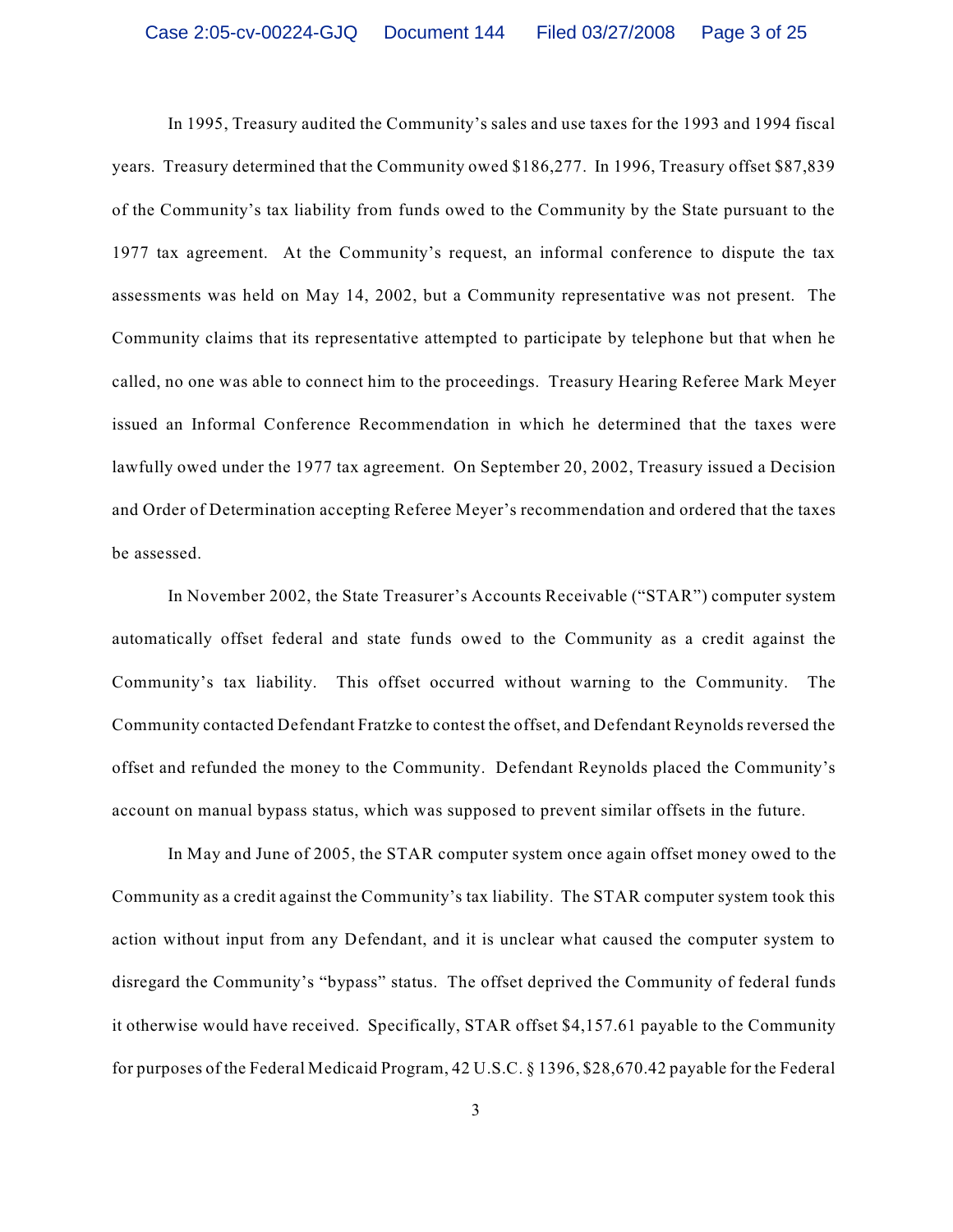Women, Infant, and Children Program, 42 U.S.C. § 1786, \$410.00 payable for the Federal Safe and Stable Families Program, 42 U.S.C. § 629, and \$928.28 payable for the Federal Child Day Care Program, 42 U.S.C. § 618. The remaining amount was offset from State funds owed to the Community. This offset satisfied the Community's tax liability for the 1993 and 1994 assessments. The Community again contested the offsets. At this same time, the Community notified Defendants that it intended to recoup the amount of the 2005 offsets by withholding a portion of the 8% gambling net win payments it was obligated to make to the Michigan Economic Development Corporation under the terms of a 2001 Consent Judgment. As Defendants were deciding whether to refund any portion of the 2005 offsets, the Community filed this lawsuit.

In addition to contesting the validity of the 1993 and 1994 tax assessments and the resulting offsets, the Community also contends that the State's current taxation scheme for sales and use tax is illegal as applied to the Community and its members. The Sales Tax Act, M.C.L. §§ 205.51- 205.78, imposes a tax "upon all persons engaged in the business of making sales at retail, by which ownership of tangible personal property is transferred for consideration. . . ." M.C.L. § 205.52. The Use Tax Act, M.C.L. §§ 205.91-205.111, imposes a tax "on the privilege of using, storing, or consuming tangible personal property in this state...." M.C.L.  $\S 205.93(1)$ . The use tax does not apply to property for which sales tax has been paid. M.C.L. § 205.94(1).

For tribes that do not have a tax agreement with the State, Treasury uses a case-by-case analysis to determine if the transaction at issue is subject to tax. Treasury instructs all retailers to charge the applicable tax (unless there is another, generally applicable exemption). If the retailer or purchaser believes the transaction is tax-exempt under federal law governing taxation of Indians, that person may submit a written request for an exemption to Treasury. Treasury requires any person claiming an exemption based on tribal sovereignty to provide information that includes,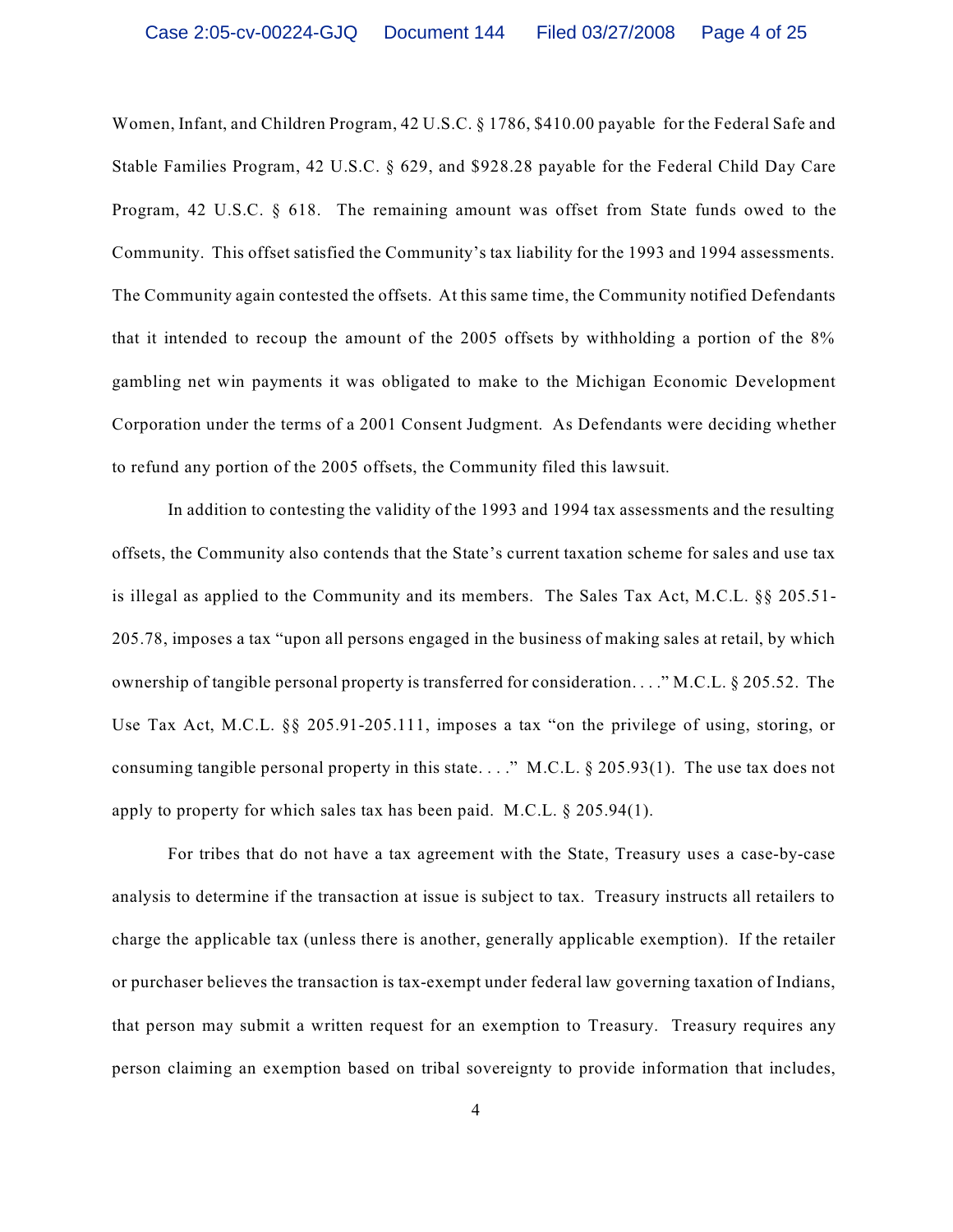among other things: whether the party making the request is a federally recognized Indian tribe, a tribal entity, or a member of a federally recognized Indian tribe; if the applicant is a federally recognized Indian tribe, a description of the unit purchasing the item, such as the police department or a commercial enterprise owned by the tribe; the item being purchased and the location of the retailer's business; the place where each component of the sale will take place (e.g. place of solicitation, contract signing, payment, and delivery); and where the item is intended to be used (i.e. exclusively within Indian country or both inside and outside of Indian country). A retailer or purchaser may obtain approval prior to the transaction or may pay the applicable tax and then seek a refund.

In this 33-count lawsuit, the Community sued Defendants in their official and individual capacities alleging various violations of federal law that can be grouped into four broad categories. First, the Community claims in counts I-V, VII-VIII, and XXVII-XXX that the 1993 and 1994 tax assessments, as well as the resulting 2005 tax offsets, were unlawful for various reasons. The Community seeks a declaration that the assessments and offsets were unlawful, restoration of the offsets, and a declaration that any future offsets (or other attempts to collect the 1993 and 1994 tax assessments) would be unlawful. Second, in counts VI and XXXIII, the Community asserts a 42 U.S.C. § 1983 claim, as well as a claim for attorney's fees, against Defendants for their actions relating to the 2005 offsets. The Community claims that by offsetting federal funds owed to it, Defendants violated various constitutional and statutory rights. Third, the Community alleges in counts IX-XXVI that Defendants' enforcement of the Sales and Use Tax Acts violates federal law. Finally, in count XXXI, the Community seeks a declaration that its own offset of funds is lawful. Both parties have moved for summary judgment.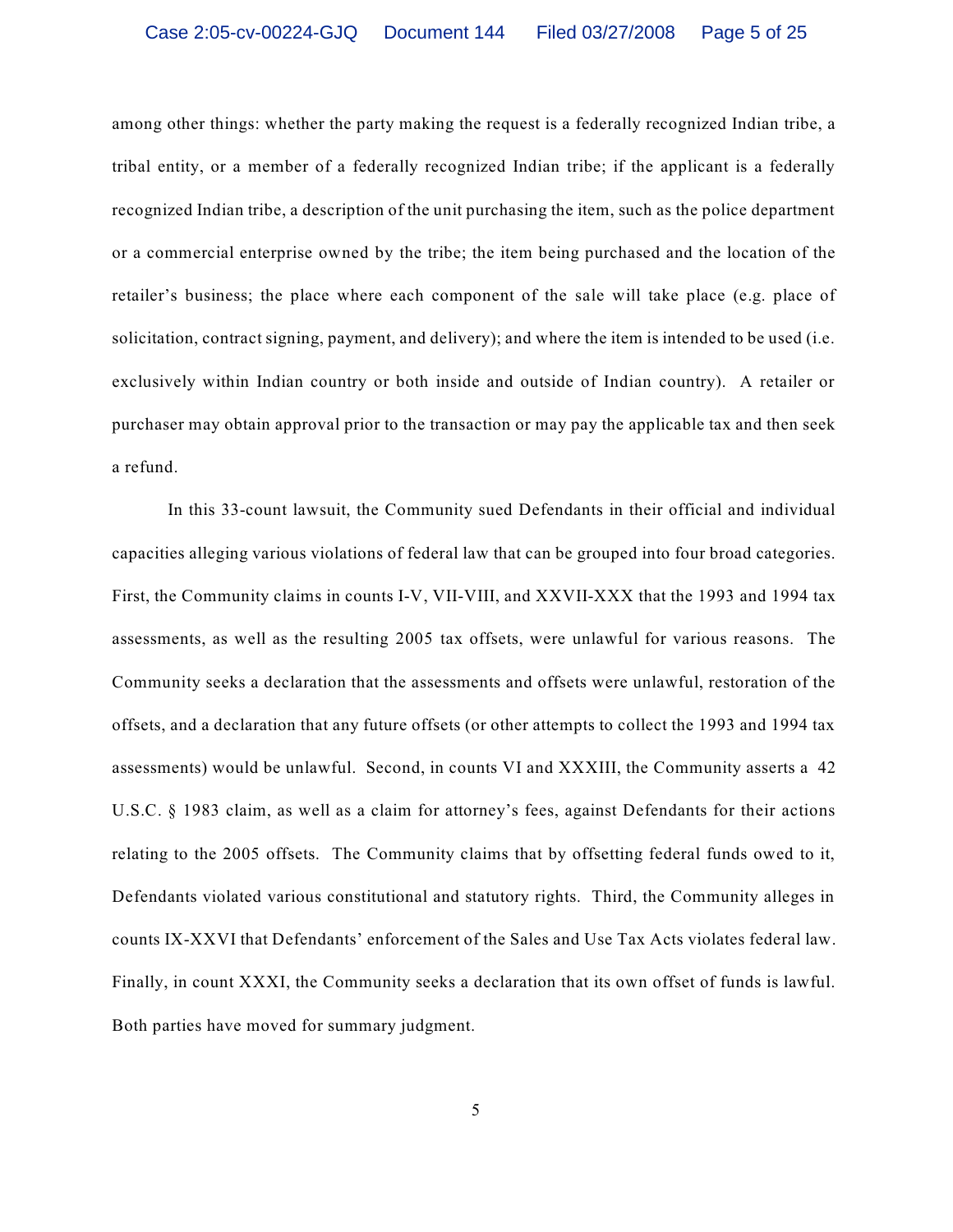#### **II. Analysis**

#### *Summary Judgment Standard*

Summary judgment is appropriate if there is no genuine issue as to any material fact and the moving party is entitled to judgment as a matter of law. Fed. R. Civ. P. 56(c). Material facts are facts which are defined by substantive law and are necessary to apply the law. *Anderson v. Liberty Lobby, Inc.,* 477 U.S. 242, 248, 106 S. Ct. 2505, 2510 (1986). A dispute is genuine if a reasonable jury could return judgment for the non-moving party. *Id.* The court must draw all inferences in a light most favorable to the non-moving party, but may grant summary judgment when "the record taken as a whole could not lead a rational trier of fact to find for the non-moving party." *Agristor Fin. Corp. v. Van Sickle*, 967 F.2d 233, 236 (6th Cir. 1992) (quoting *Matsushita Elec. Indus. Co., Ltd. v. Zenith Radio Corp.,* 475 U.S. 574, 587, 106 S. Ct. 1348, 1356 (1986)).

#### *Sovereign Immunity*

Defendants contend that the Community's claims against them are barred by the Eleventh Amendment. The Eleventh Amendment provides that:

The Judicial power of the United States shall not be construed to extend to any suit in law or equity, commenced or prosecuted against one of the United States by Citizens of another State, or by Citizens or Subjects of any Foreign State.

U.S. Const. amend. XI. The amendment bars "not only suits against a state by citizens of another state, but also suits against a state by that state's own citizens." *MacDonald v. Vill. of Northport*, 164 F.3d 964, 970 (6th Cir. 1999). The Eleventh Amendment applies to suits brought by Indian tribes. *Blatchford v. Native Vill. of Noatak*, 501 U.S. 775, 782, 111 S.Ct. 2578, 2583 (1991).

The "Eleventh Amendment also prohibits some suits against state officials." *MacDonald*, 164 F.3d at 970. This is because "a suit against a state official in his or her official capacity is not a suit against the official but rather is a suit against the official's office. As such, it is no different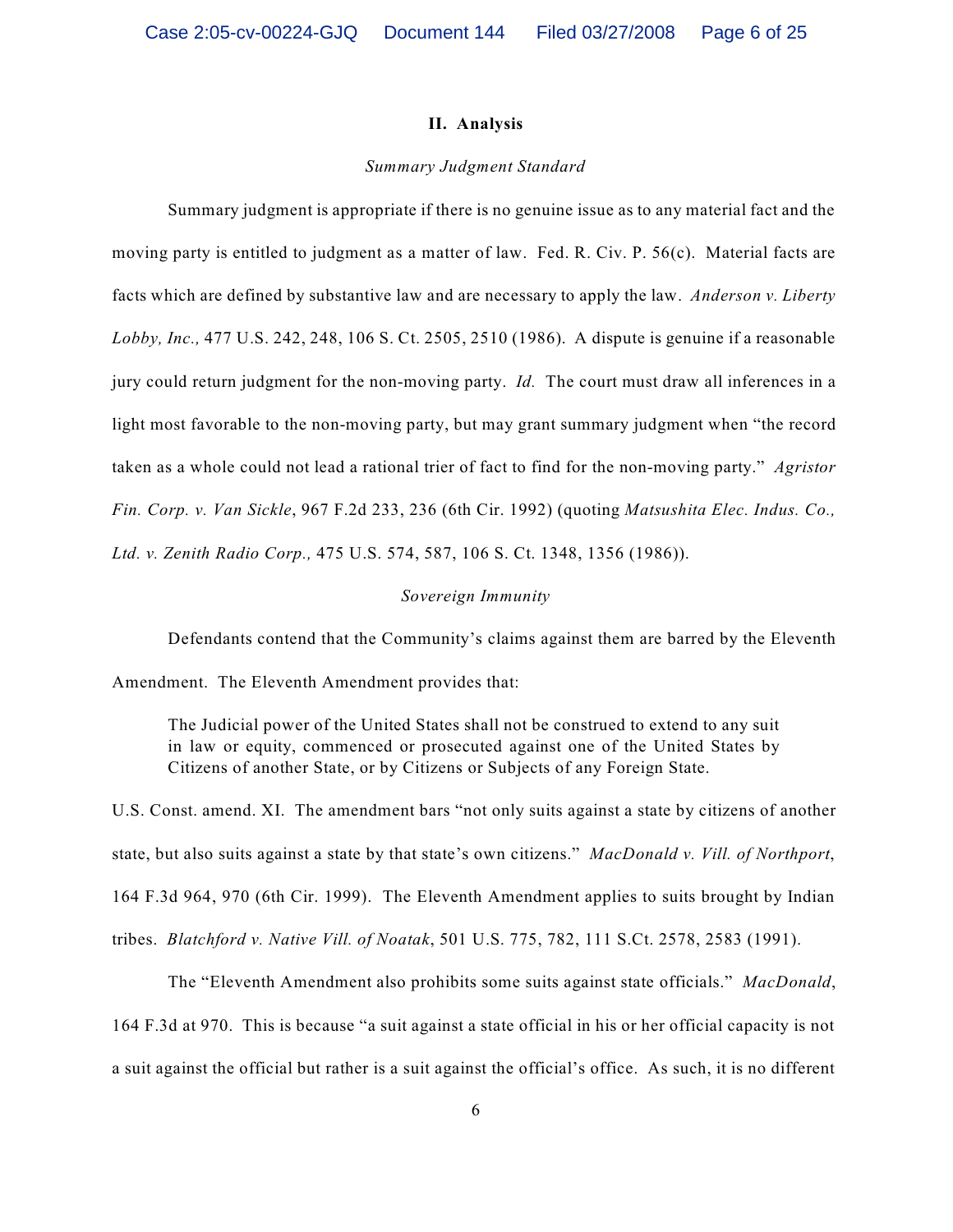from a suit against the State itself." *Will v. Michigan Dep't of State Police*, 491 U.S. 58, 71, 109 S.Ct. 2304, 2312 (1989). The rule derives itself from the reasoning that "the Tenth and Eleventh Amendments bar suits in federal court when the action is 'in essence one for the recovery of money from the state and the state is the real, substantial party in interest,' which invariably will be the case when the claimant sues a state employee in his official capacity." *Skinner v. Govorchin*, 463 F.3d 518, 524 (6th Cir. 2006) (quoting *Edelman v. Jordan*, 415 U.S. 651, 663, 94 S.Ct. 1347, 1356 (1974)). Thus, "the general rule is that relief sought nominally against an officer is in fact against the sovereign if the decree would operate against the latter." *Pennhurst State Sch. & Hosp. v. Halderman*, 465 U.S. 89, 101, 104 S.Ct. 900, 908 (1984) (quoting *Hawaii v. Gordon*, 373 U.S. 57, 58, 83 S.Ct. 1052, 1053 (1963) (*per curiam*)). The Eleventh Amendment also prohibits declaratory judgments that a state official violated federal law in the past when there is no threat of future violations. *Green v. Mansour*, 474 U.S. 64, 73, 106 S.Ct. 423, 428 (1985).

In contrast, the Eleventh Amendment is not a bar when defendants are sued in their individual capacities. Because 42 U.S.C. § 1983 provides a cause of action against Defendants in their individual capacities, the Eleventh Amendment does not prohibit the Community from claiming in count VI that Defendants violated federal law by their involvement in the 2005 offsets. *See Rodgers v. Banks*, 344 F.3d 587, 594 (6th Cir. 2003). The Community's remaining claims against Defendants in their official capacities are, however, barred by the Eleventh Amendment absent an exception.

One exception relevant to the present case was recognized by the Supreme Court in *Ex parte Young*, 209 U.S. 123, 158-159, 28 S.Ct. 441, 453 (1908), which held that "a state official sued in his official capacity for prospective equitable relief 'is generally not regarded as "the state" for purposes of the Eleventh Amendment and the case may proceed in federal court.'" *MacDonald*, 164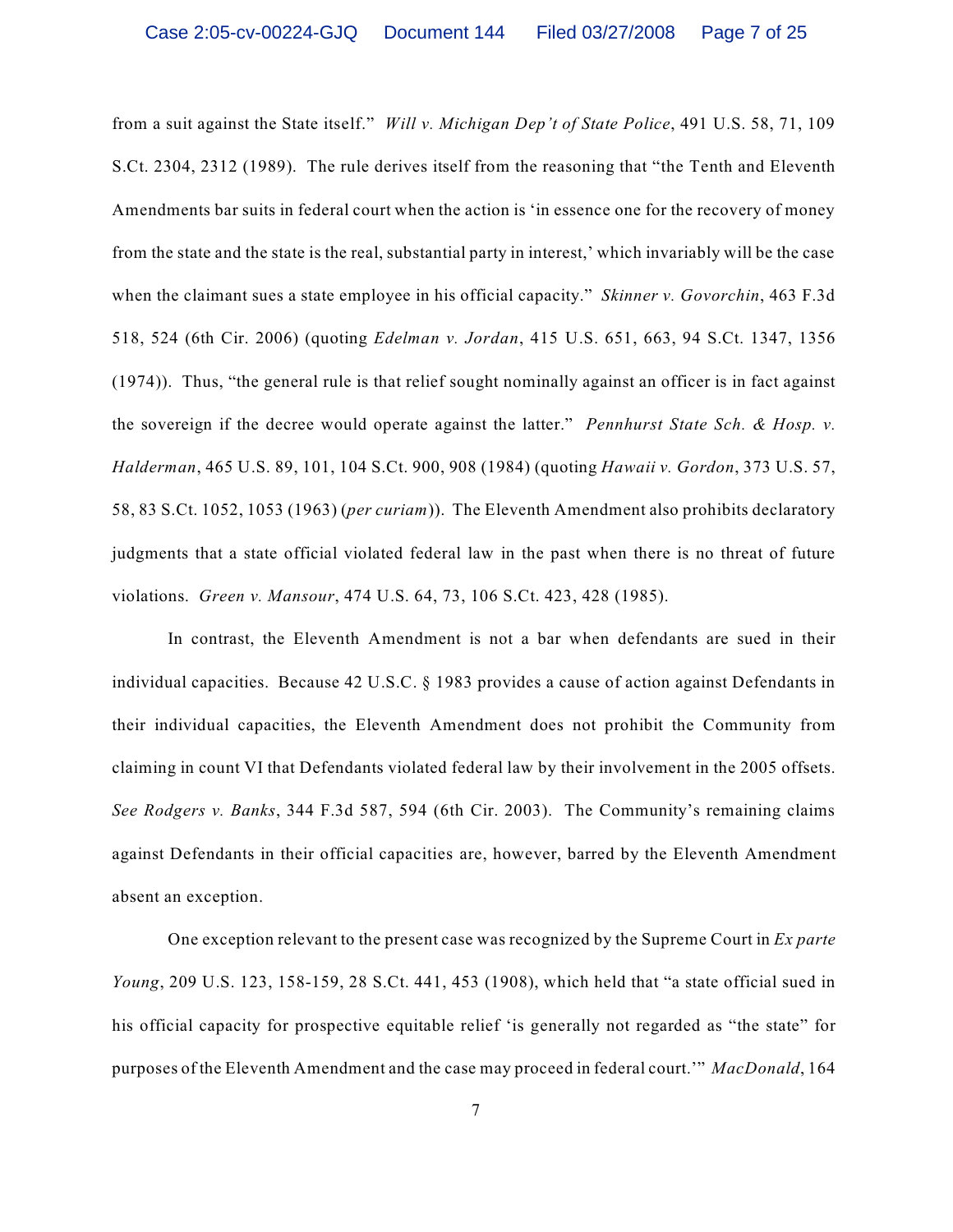F.3d at 970 (quoting *ANR Pipeline Co. v. Lafaver*, 150 F.3d 1178, 1188 (10th Cir. 1998)). The Court reasoned that "[r]emedies designed to end a continuing violation of federal law are necessary to vindicate the federal interest in ensuring the supremacy of that law." *Green*, 474 U.S. at 68, 106 S.Ct. at 426. Thus, "[s]uits that seek prospective relief are deemed to be suits against the official, while suits that seek retroactive relief are deemed to be suits against the state." *MacDonald*, 164 F.3d at 971.

The *Ex parte Young* doctrine "has been focused on cases in which a violation of federal law by a state official is *ongoing* as opposed to cases in which federal law has been violated at one time or over a period of time in the past. . . ." *Papasan v. Allain*, 478 U.S. 265, 277, 106 S.Ct. 2932, 2940 (1986) (emphasis added). Therefore, "[r]elief that in essence serves to compensate a party injured in the past by an action of a state official in his official capacity that was illegal under federal law is barred even when the state official is the named defendant." *Id.* "In determining whether the doctrine of *Ex parte Young* avoids an Eleventh Amendment bar to suit, a court need only conduct a straightforward inquiry into whether the complaint alleges an ongoing violation of federal law and seeks relief properly characterized as prospective." *Verizon Maryland Inc. v. Pub. Serv. Comm. of Maryland*, 535 U.S. 635, 645, 122 S.Ct. 1753, 1760 (2002).

The Community's claims challenging Defendants' enforcement of the Sales and Use Tax Acts can proceed under the *Ex parte Young* exception. The Community seeks declaratory relief concerning future enforcement of sales and use taxes. The conduct alleged is continuing in nature, and the relief sought is prospective. Thus, the Eleventh Amendment does not bar the Community from asserting that Defendants are violating federal law in their application of the Sales and Use Tax Acts. Likewise, the Eleventh Amendment does not bar the Community's claim that it has the right to perform its own offset, for it too is prospective.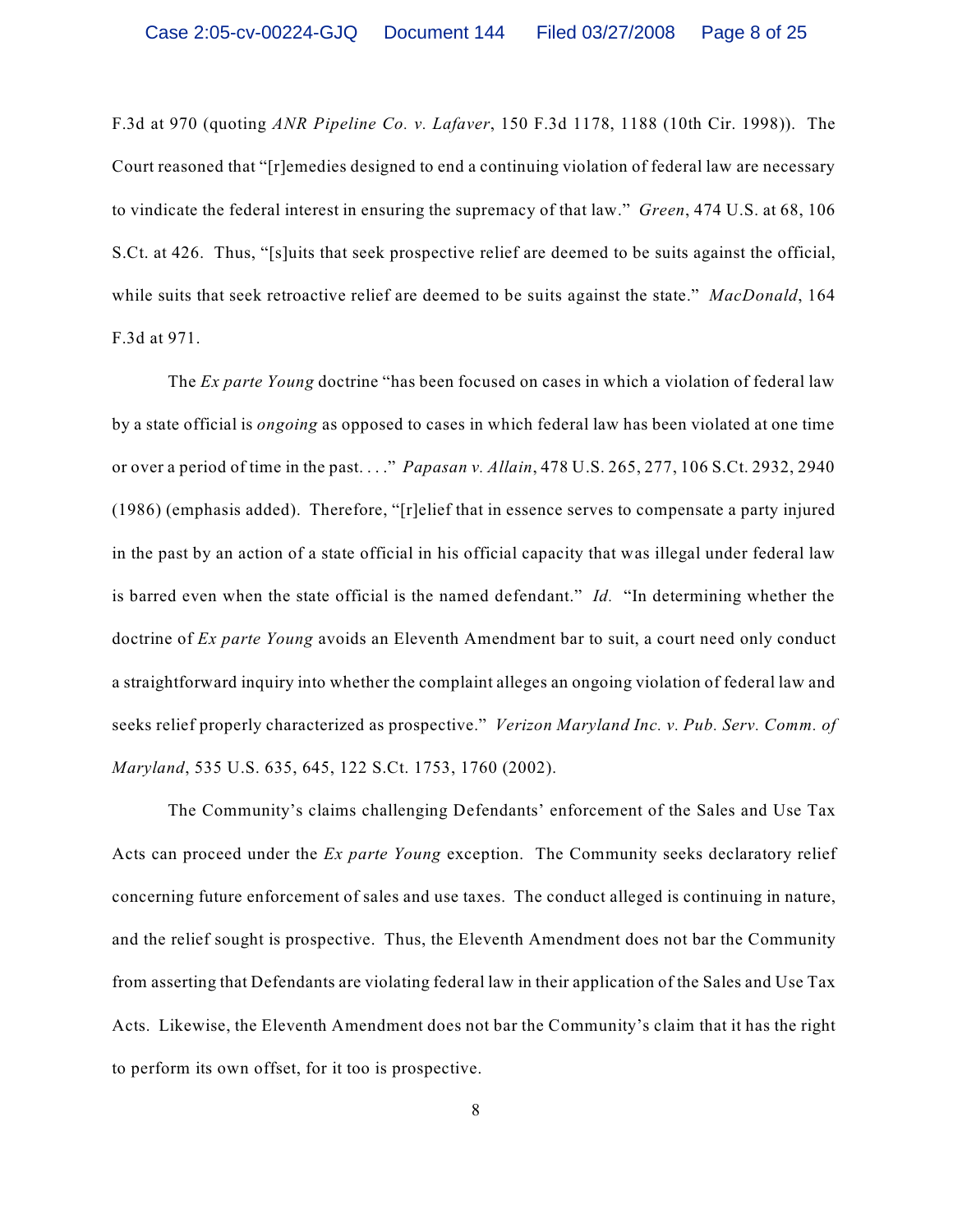However, the Community's claims concerning the 1993 and 1994 tax assessments, and the 2005 offsets, are different. To assess whether the Eleventh Amendment bars these claims, it is necessary to distinguish the two forms of relief the Community is seeking: (1) a declaration that the tax assessments and offsets were invalid and an order restoring those offsets; and (2) a declaration that future offsets from federal funds, or any other efforts to collect the 1993 and 1994 tax assessments, would be unlawful.

The Community's attempt to have this Court declare the past assessments and offsets as invalid and to reverse those offsets would operate against the State and be paid from the State treasury. Contrary to the Community's argument otherwise, it is nothing less than an attempt to collect money. Defendants do not hold this money for the Community's benefit in a trust, constructive or otherwise. Furthermore, a declaration as to the past assessments and offsets does not go to prospective relief. In reality, the Community is asking this Court to declare an official act taken in the past to be a violation of federal law and to reverse the consequences of that act. There is no ongoing violation of federal law respecting the prior assessments and offsets; they have already occurred and are not continuing. Therefore, the Eleventh Amendment bars the Community from seeking restoration of the prior offsets.

In contrast, a declaration regarding future offsets meets the requirements of *Ex parte Young* because it is prospective relief sought to prevent future conduct that allegedly violates federal law. Therefore, the Eleventh Amendment does not bar the Community from requesting this relief concerning future offsets and further efforts to collect the 1993 and 1994 taxes.

### *Standing*

"Standing is an aspect of justiciability, and a plaintiff must demonstrate standing for each claim he seeks to press." *Am. Civil Liberties Union v. Nat'l Sec. Agency*, 493 F.3d 644, 652 (6th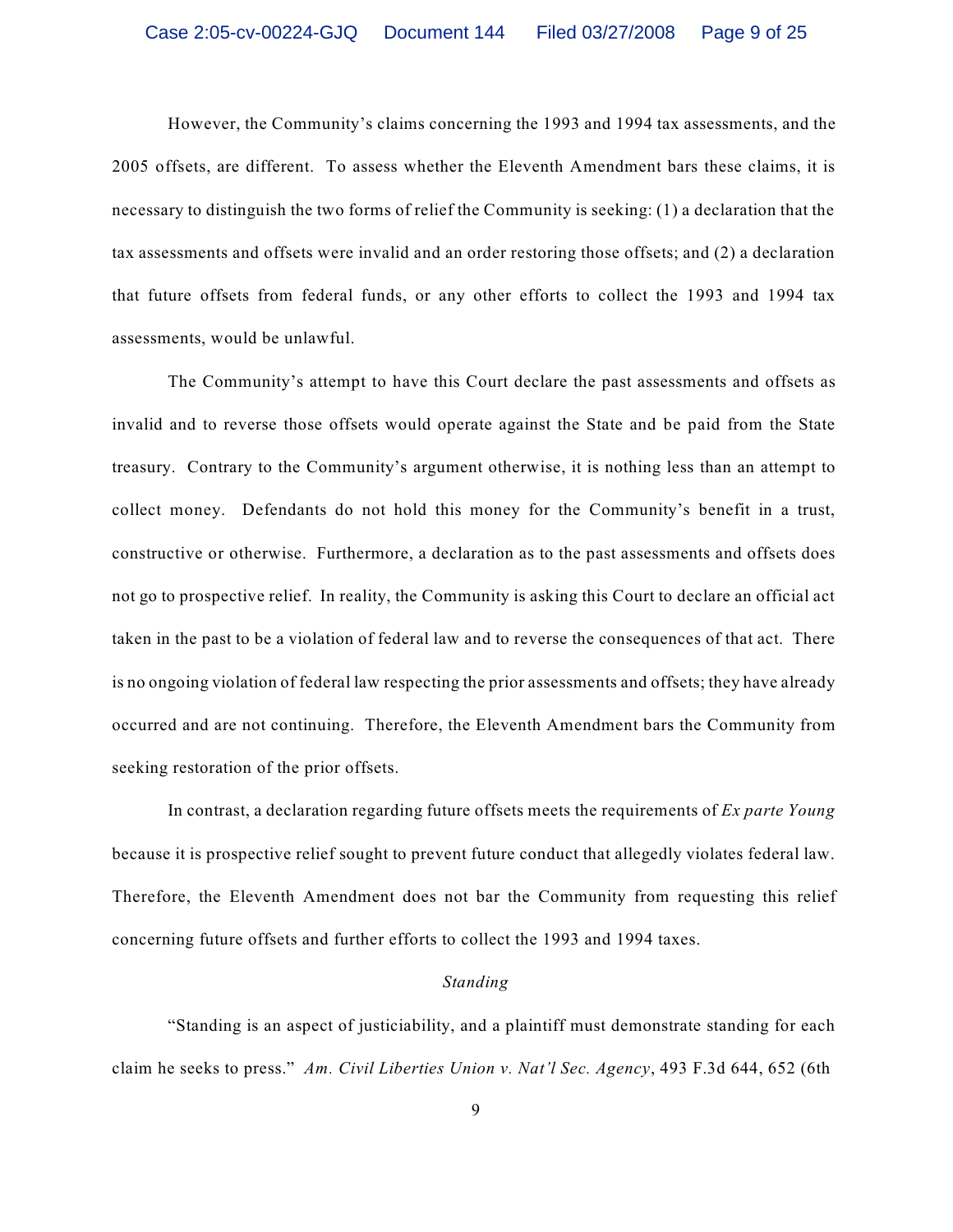Cir. 2007) (internal quotation and citation omitted). To meet the constitutional requirements of standing, a plaintiff must show: "(1) it has suffered an 'injury in fact' that is (a) concrete and particularized and (b) actual or imminent, not conjectural or hypothetical; (2) the injury is fairly traceable to the challenged action of the defendant; and (3) it is likely, as opposed to merely speculative, that the injury will be redressed by a favorable decision." *Friends of the Earth, Inc. v. Laidlaw Envtl. Serv., Inc.*, 528 U.S. 167, 180-181, 120 S.Ct. 693, 704 (2000). In a declaratory judgment action, the first element of standing asks the Court to consider "whether the facts alleged, under all the circumstances, show that there is a substantial controversy, between parties having adverse legal interests, of sufficient immediacy and reality to warrant the issuance of a declaratory judgment." *Golden v. Zwickler*, 394 U.S. 103, 108, 89 S.Ct. 956, 959-960 (1969). Moreover, "allegations of past injury alone are not sufficient to confer standing. The plaintiff must allege and/or 'demonstrate actual present harm or a significant possibility of future harm.'" *Feiger v. Ferry*, 471 F.3d 637, 643 (6th Cir. 2006) (quoting *Peoples Rights Org., Inc. v. City of Columbus*, 152 F.3d 411, 527 (6th Cir. 1998)).

On the issue of whether the Community has standing to seek a declaratory judgment that any future offsets from federal funds owed to the Community, or any other attempts to collect the 1993 and 1994 tax assessments, would be unlawful, the Court concludes that the possibility of future offsets is not of "sufficient immediacy and reality" to confer standing on the Community. Primarily, the 2005 offsets satisfied the Community's tax liability for the 1993 and 1994 assessments. Thus, absent a tax liability by the Community, there is no threat that Defendants will seek to collect any more taxes through offsets or other means. The Community, in an attempt to argue around this jurisdictional bar, responds that Defendants have engaged in numerous offsets in the past and will continue to do so in the future. However, "past exposure to illegal conduct does not in itself show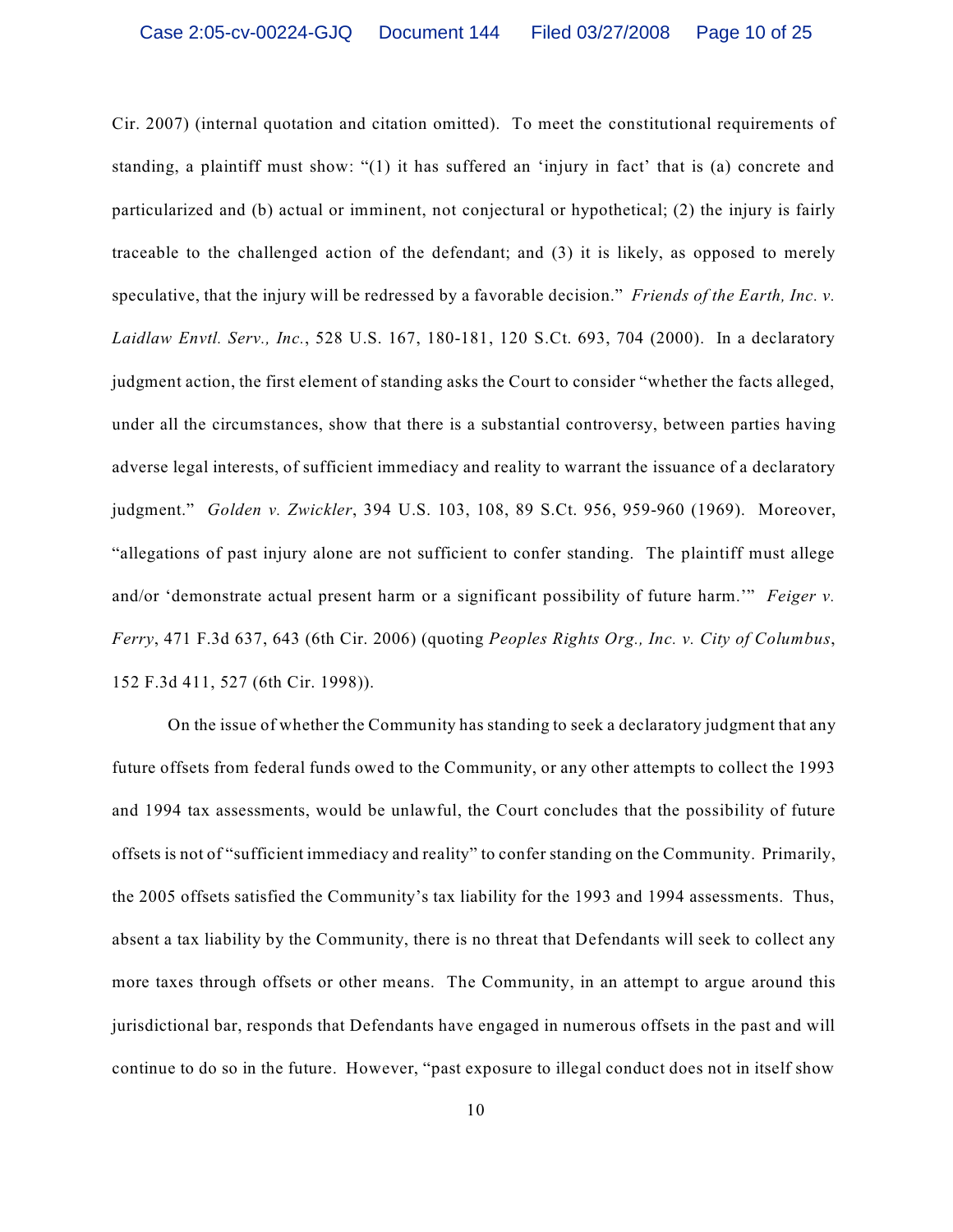a present case or controversy regarding injunctive relief. . . ." *City of Los Angeles v. Lyon*, 461 U.S. 95, 102, 103 S.Ct. 1660, 1665 (1983) (quoting *O'Shea v. Littleton*, 414 U.S. 488, 495-496, 94 S.Ct. 669, 675-676 (1974)).

There has been no showing that the Community has a tax liability. Absent an assessment by Defendants, Defendants have no reason to conduct future offsets from money owed to the Community. Until the Community has a tax liability that Defendants could attempt to collect, the possibility of future offsets is  $-$  at best – conjectural or hypothetical. It is plausible that the Community will not have a tax liability in the future. Even should the Community owe taxes, it is not certain that Defendants will once again collect those taxes through the use of offsets. Given the speculation regarding this controversy recurring between the same parties in the immediate future, the Court cannot find that the Community demonstrates a "significant possibility of future harm." *Feiger*, 471 F.3d at 643. 1

 In conclusion on this point, the possibility that the State will assert that the Community owes it money, and that Defendants will once again collect that money through offsets, is too speculative

The Community argues that this claim is one "capable of repetition, yet evading review." The "capable of  $\overline{1}$ repetition, yet evading review" doctrine is an exception to the mootness doctrine when the claimant can show that: "(1) the challenged action was in its duration too short to be fully litigated prior to its cessation or expiration, and (2) there was a reasonable expectation that the same complaining party would be subjected to the same action again." *Murphy v. Hunt*, 455 U.S. 478, 482, 102 S.Ct. 1181, 1183 (1982) (quoting *Illinois Elections Bd. v. Socialist Workers Party*, 440 U.S. 173, 187, 99 S.Ct. 983, 991 (1979)). However, this doctrine concerns mootness, not standing, and thus does not save the Community's claim. The doctrine of standing asks whether there is a justiciable case or controversy at the time the complaint is filed. In contrast, mootness occurs when a plaintiff has standing, but some event occurs after the lawsuit was initiated that deprives one of the parties "of a legally cognizable interest in the outcome." *Campbell v. PMI Food Equip. Group, Inc.*, 509 F.3d 776, 781 (6th Cir. 2007).

In the instant case, the 2005 offsets satisfied the Community's tax liability to the State before the lawsuit was initiated. Therefore, the Community lacked standing at the time the complaint was filed to seek prospective declaratory relief prohibiting future offsets. Thus, exceptions to the mootness doctrine will not confer standing on the Community. This is because "if a plaintiff lacks standing at the time the action commences, the fact that the dispute is capable of repetition yet evading review will not entitle the complainant to a federal judicial forum." *Friends of the Earth*, 528 U.S. at 191, 120 S.Ct. at 709. As such, "there are circumstances in which the prospect that a defendant will engage in (or resume) harmful conduct may be too speculative to support standing, but not too speculative to overcome mootness." *Id.* at 190, 120 S.Ct. at 709.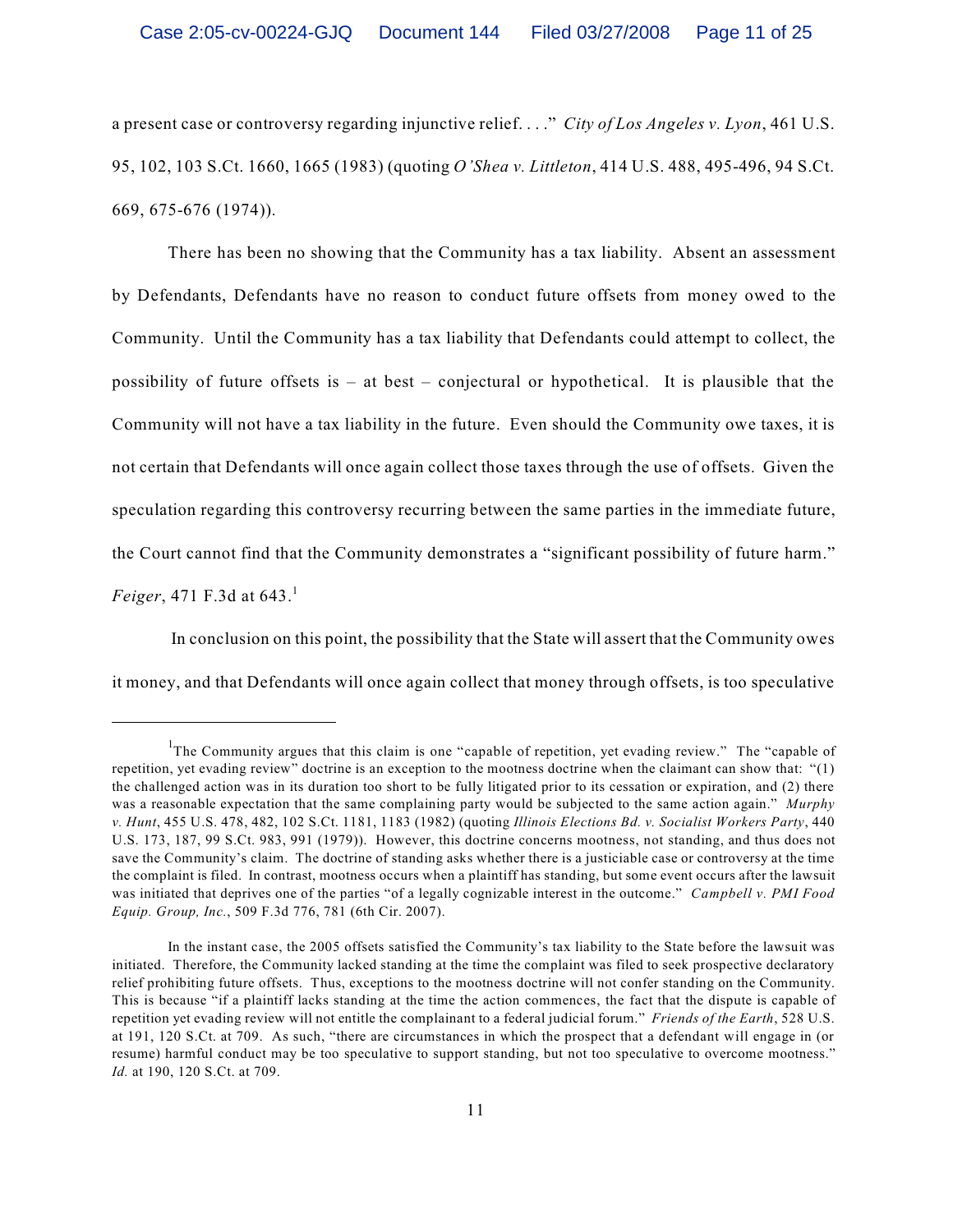to support standing for the prospective declaratory relief contained in counts I-V, VII-VIII, and XXVII-XXX.<sup>2</sup> Because the Community is barred by the Eleventh Amendment from seeking the retrospective relief requested in those counts, the Court will grantsummary judgment in Defendant's favor on counts I-V, VII-VIII, and XXVII-XXX.

Likewise, the Community lacks standing to assert its claim in count XXXI that the Community's own offset of funds is a lawful exercise of the Community's set-off rights under tribal law. The Community lacks standing to assert this claim because there is no "substantial controversy, between parties having adverse legal interests, of sufficient immediacy and reality to warrant the issuance of a declaratory judgment." *Golden*, 394 U.S. at 108, 89 S.Ct. at 959-960. The Community owes this money to the Michigan Economic Development Corporation pursuant to the terms of a 2001 Consent Judgment. While the Community has withheld this money, there is no evidence that any person or entity is attempting to collect this money. As such, there is no controversy surrounding the payment of this money that would justify the Court's issuance of a declaratory judgment. Moreover, even if there were a controversy of sufficient immediacy regarding the money owed, the parties involved in this suit do not have adverse legal interests. The Community does not owe this money to Defendants, it owes the money to the Michigan Economic Development Corporation. Thus, whatever future injury could be alleged would not be traceable to any Defendant. In sum, the Community does not have standing to assert a claim that it can

 $T<sup>2</sup>$ This does not create the situation the Community suggests: that it will never be able to challenge the offsets because they occur instantaneously and automatically satisfy any existing tax liability (assuming the offsets are sufficient to cover the tax assessments). Without making a ruling on the issue, the Court believes that the Community's standing argument would be significantly stronger if the Community had an existing, outstanding tax liability that would give Defendants the authority to perform future offsets. Moreover, even though the combination of the Eleventh Amendment and the doctrine of standing prevent the Community from seeking both retrospective and prospective relief concerning the offsets under the facts presented in this Court, federal courts are not the only forum available for contesting the Defendants' actions.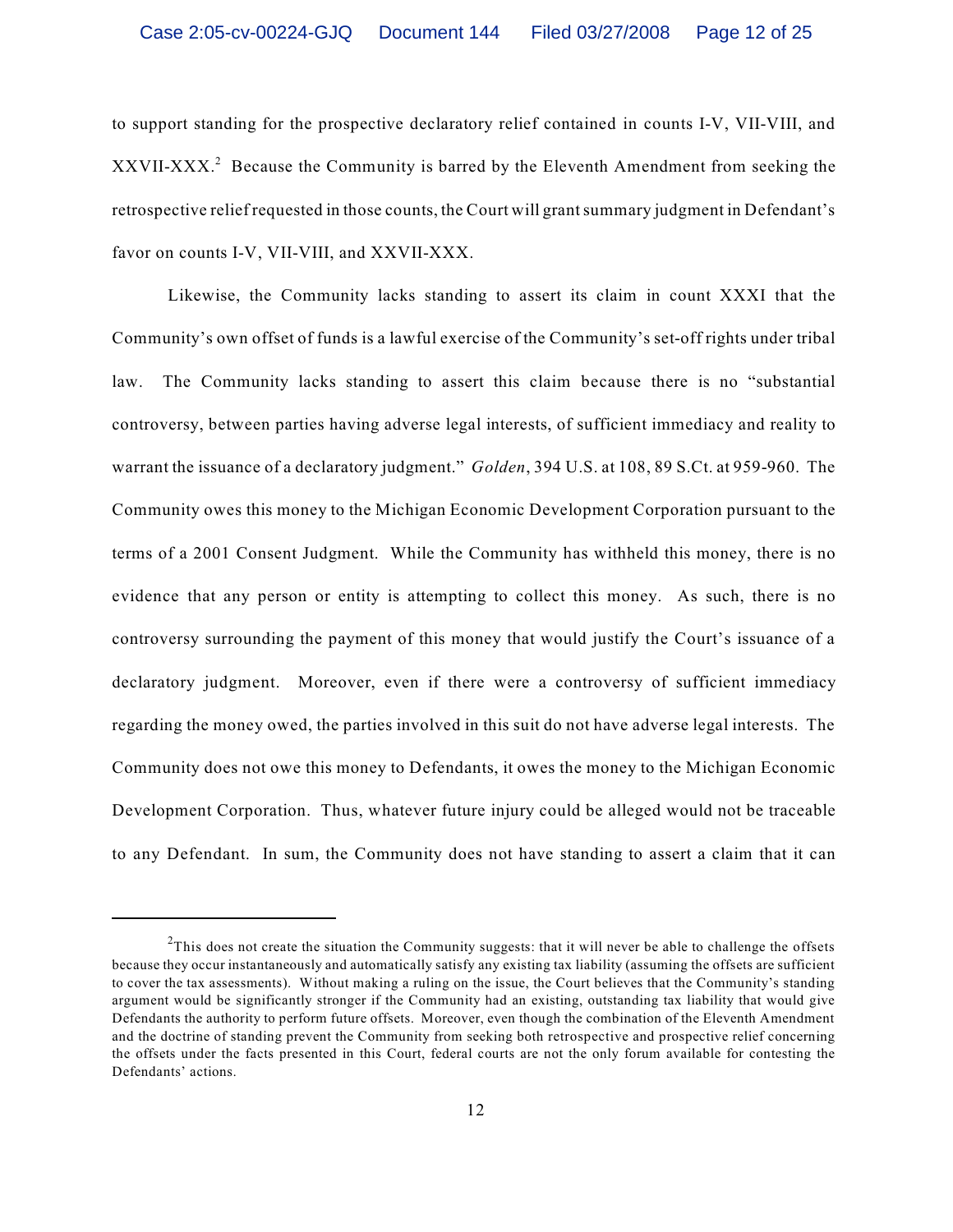### Case 2:05-cv-00224-GJQ Document 144 Filed 03/27/2008 Page 13 of 25

lawfully withhold money to a third-party when that party is not involved in this case and there is no controversy surrounding the money. Therefore, the Court will grant summary judgment in Defendants' favor on count XXXI.

In contrast, the Community has standing to assert its claims under 42 U.S.C. § 1983. The alleged unlawful conduct caused injury to the Community by depriving it of funds it otherwise would have received. This injury is traceable to Defendants, and a favorable decision would redress whatever injury the Community suffered as a result of Defendants' alleged unlawful conduct. Therefore, the Community has standing to assert that Defendants, in their individual capacities, violated federal law through their roles in the 2005 offsets.

Likewise, the Community has standing to assert its claim that Defendants' enforcement of the Sales and Use Tax Acts violate federal law. Defendants argue that the Community lacks standing because the legal incidence of the sales tax falls on the retail seller (and thus not the Community or its members) and because the Community and its members never sought exemptions for specific transactions. While legally accurate, these arguments do not mean that the Community lacks standing to assert this particular claim. The Community alleges that because of Defendants' procedures, it has to pay taxes on activities it claims are immune from state taxation. Although the Community and its members never sought exemptions for particular transactions, the Community can still allege an injury in having to pay the relevant tax unless it requests an exemption from Defendants. Thus, while not seeking exemptions in particular cases may affect the scope of the Community's challenge, discussed below, it does not prevent the Community and its members from challenging the lawfulness of requiring exemptions in the first place.

Additionally, it is immaterial that the legal incidence of the sales tax falls on the retail seller. While that is important in determining the validity of the tax, it does not impact the Court's standing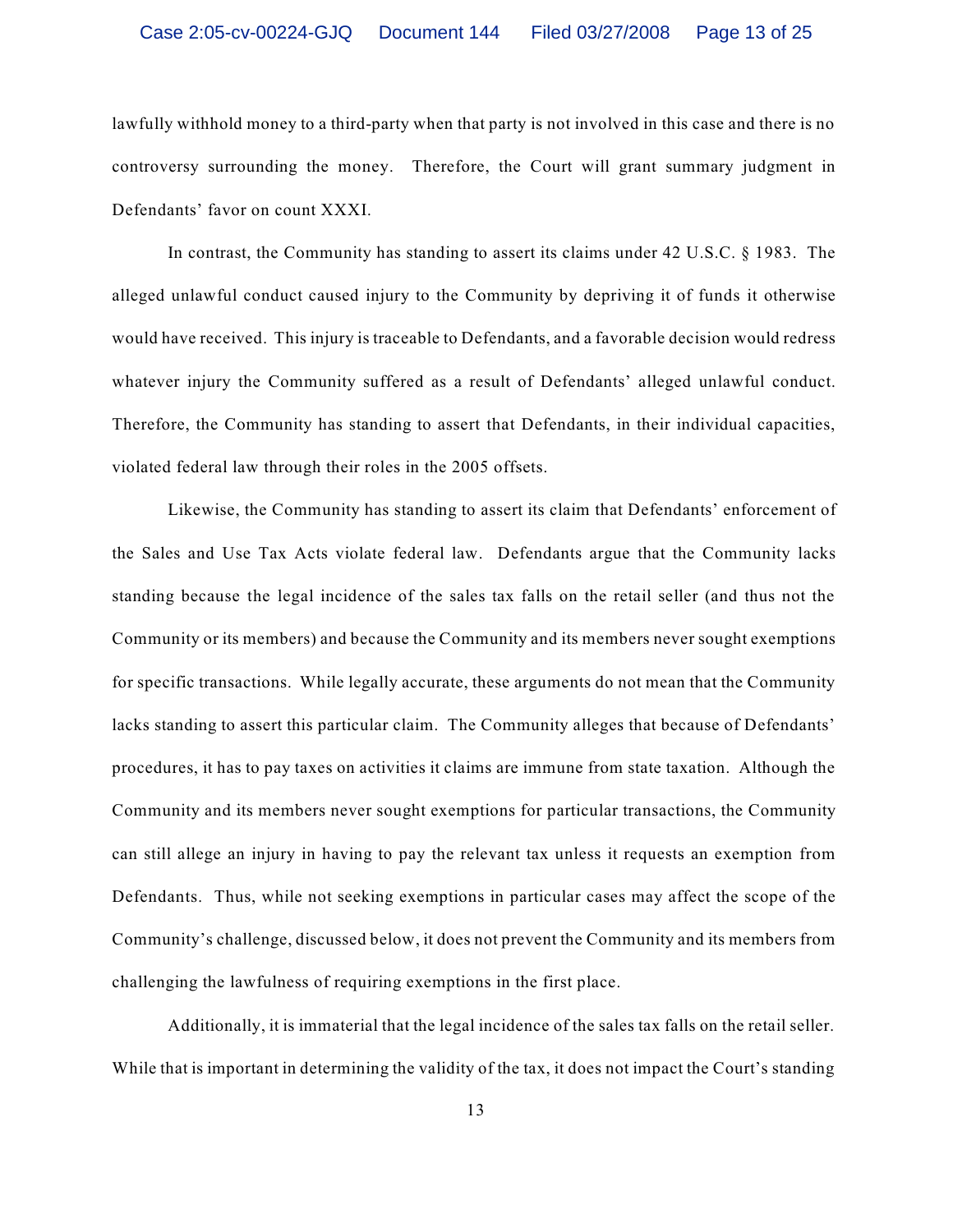analysis because the tax is routinely passed on to the consumer, and the consumer ultimately ends up paying the tax. This is sufficient to establish an injury for standing purposes. *Sac & Fox Nation of Missouri v. Pierce*, 213 F.3d 566, 573 (10th Cir. 2000) (holding that Indian tribe had standing to challenge a tax even though the legal incidence of the tax fell on the non-Indian retailer). Moreover, the Community's alleged injury in having to pay the taxes or seek an exemption is directly traceable to Defendants' actions in enforcing these taxes. Finally, a decision in the Community's favor would most likely redress its alleged injury. Thus, the Community may proceed with counts IX-XXVI alleging that Defendants' enforcement of the Sales and Use Tax Acts violates federal law.

In sum, the Community lacks standing to seek a declaratory judgment that a future offset of money from federal funds owed to the Community would violate federal law. Likewise, the Community lacks standing to seek a declaratory judgment that it has the right under tribal law to withhold money it owes the Michigan Economic Development Corporation pursuant to a 2001 Consent Judgment. In contrast, the Community does have standing for its § 1983 claim against Defendants in their individual capacities for their involvement in the 2005 offsets. Finally, the Community has standing to challenge Defendants' enforcement of the Sales and Use Tax Acts.

### *§ 1983 Claims*

42 U.S.C. § 1983 provides that:

Every person who, under color of any statute, ordinance, regulation, custom, or usage, of any State or Territory or the District of Columbia, subjects, or causes to be subjected, any citizen of the United States or other person within the jurisdiction thereof to the deprivation of any rights, privileges, or immunities secured by the Constitution and laws, shall be liable to the party injured. . . .

The Community sued Defendants in their individual capacities alleging that by offsetting its supposed tax liability from federal funds, Defendants violated the Fourth Amendment's prohibition against unreasonable searches and seizures, the Fifth Amendment's prohibition against a taking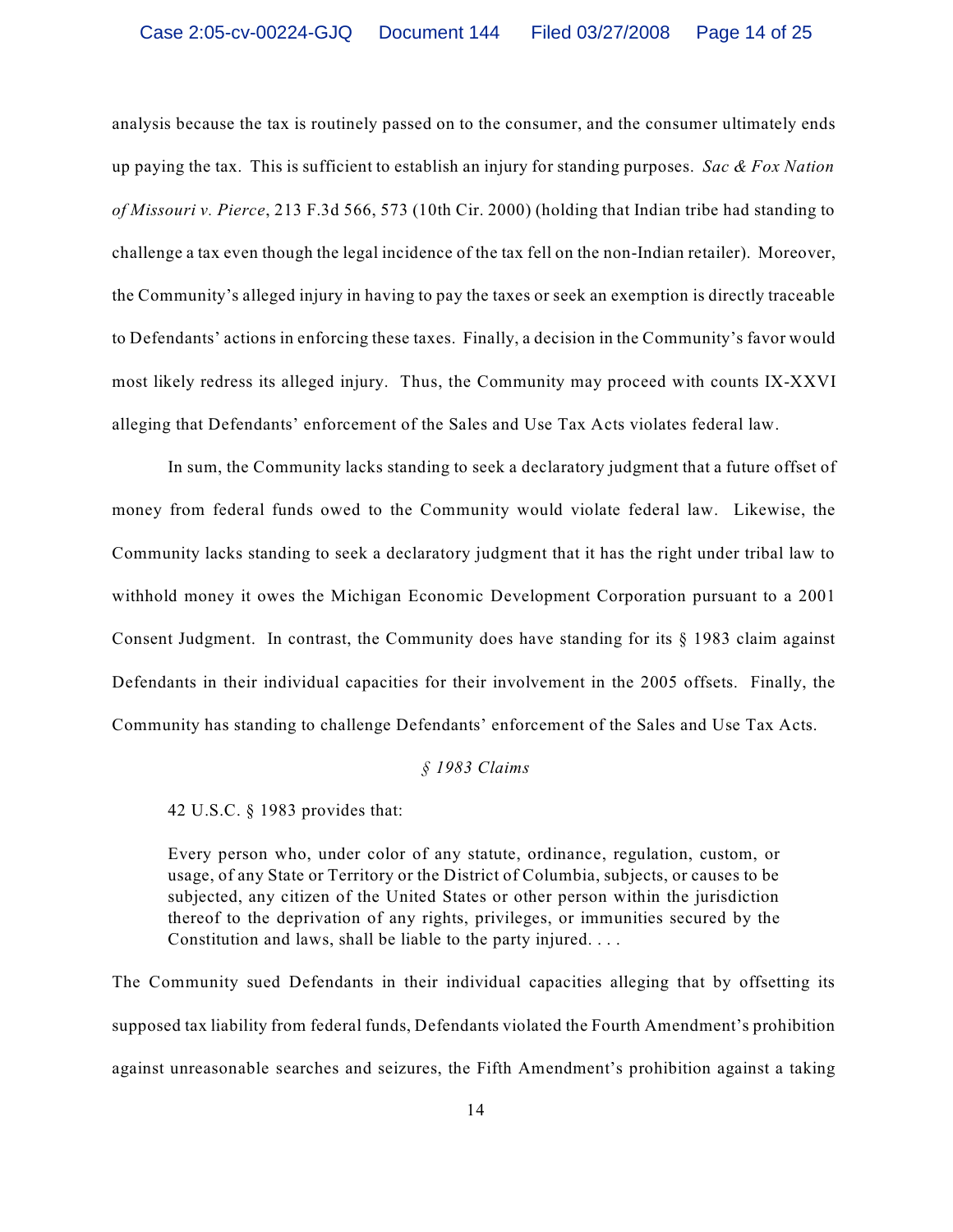without just compensation, the Fourteenth Amendment's prohibition against deprivations of property without due process of law, and federal statutory law. In response, Defendants argue, among other things, that the Community is not a "person" within the meaning of § 1983.

Defendants rely upon *Inyo County v. Paiute-Shoshone Indians of the Bishop Community of the Bishop Colony*, 538 U.S. 701, 123 S.Ct. 1887 (2003). In *Inyo County*, the county was investigating tribe members for welfare fraud. The county executed a state-court warrant on the tribe for casino employment records kept by the tribe on its reservation. The tribe, alleging a violation of the Fourth Amendment, sued in federal court asserting sovereign immunity from statecourt processes. The Supreme Court held that "in the situation here presented, the Tribe does not qualify as a 'person' who may sue under § 1983." *Id.* at 704, 123 S.Ct. at 1890. The Court said that the determination of whether a "sovereign" is a person "who may maintain a particular claim for relief depends not upon a bare analysis of the word 'person,' but on the legislative environment in which the word appears." *Id.* at 711, 123 S.Ct. at 1893 (internal quotations and citations omitted). In *Inyo*, it was "by virtue of the Tribe's asserted 'sovereign' status that it claim[ed] immunity from the County's processes." *Id.* at 712, 123 S.Ct. at 1894. The Court noted that "Section 1983 was designed to protect private rights against government encroachment, not to advance a sovereign's prerogative to withhold evidence relevant to a criminal investigation." *Id.*, 123 S.Ct. at 1894 (internal citation omitted). Thus, the Court concluded the tribe was not a person entitled to sue under § 1983. *Inyo County*, therefore, established the principle that whether a tribe is a "person" under § 1983 depends upon the right the tribe is asserting.

Without reciting each individual paragraph, the common allegations can be characterized as setting forth a series of reasons, including federal law, treaties and agreements, why the tribe and its members are not subject to the sales and use taxes. The State of Michigan sent tax bills to the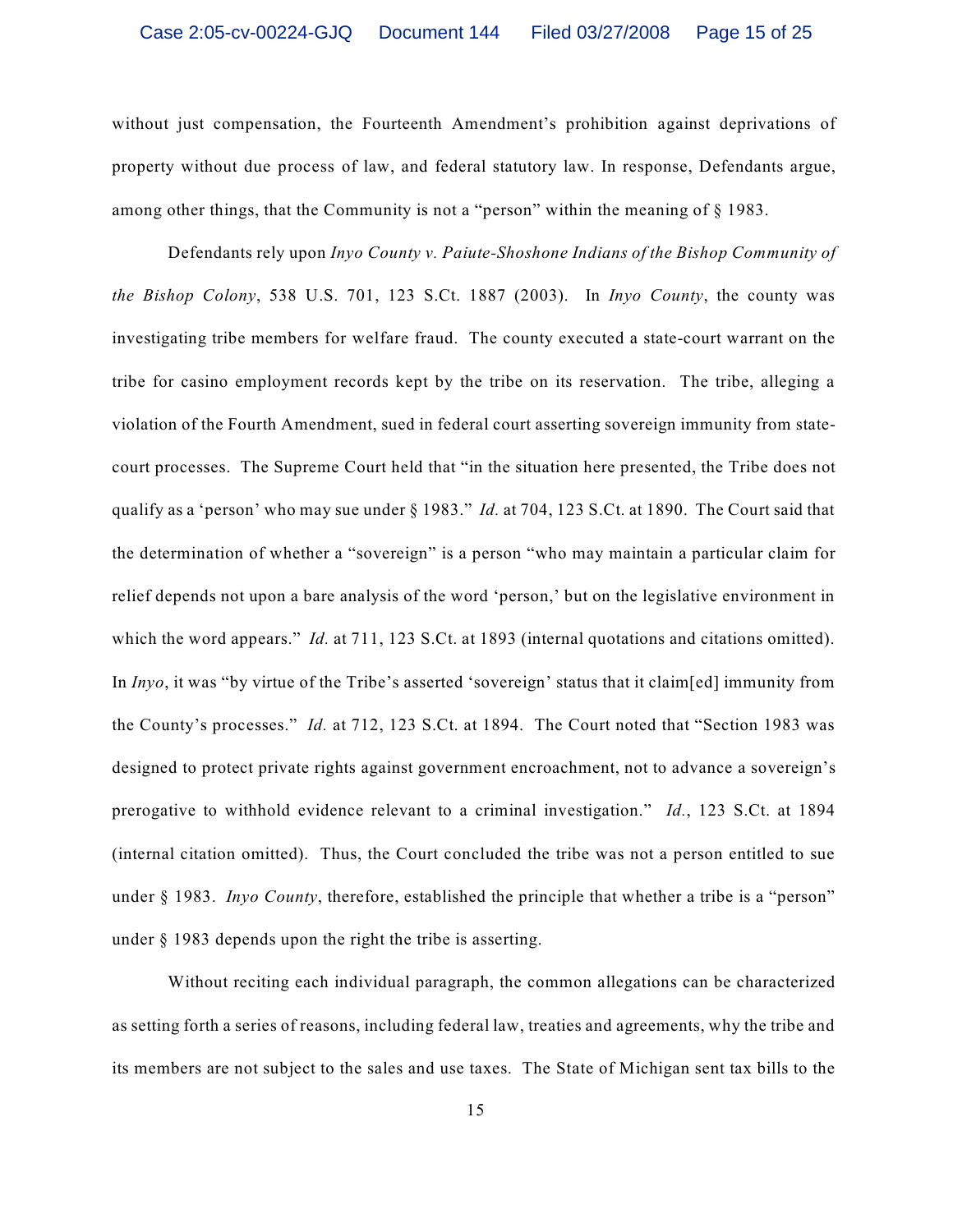Community for 1993 and 1994 sales and use tax assessments, and in 2005, Defendants or their predecessors offset or caused to be offset funds "belonging to the Community and/or its members to satisfy . . . the 1993-94 Tax Assessments." Compl.  $\P$  26.<sup>3</sup> Paragraph 29 of the Complaint is the penultimate summary paragraph describing what the case is about:

29. The 1993-94 Tax Assessments, the 1996 Audit Offsets, and the 2005 Offsets have caused and will continue to cause irreparable harm to the Community, because they violate the federal rights of the Community and its members, constitute a violation of the Community's sovereignty recognized by longstanding federal law, threaten the Community's government operations and continued vitality, and diminish Community funds and resources available to provide health care, day care, other social services, police, natural resources management, education, and other essential governmental services for Community members, residents, and visitors, as well as to provide employment for Community members. Moreover, the Community's efforts in urging the Department to reverse the 2005 Offsets necessarily have diverted funds and other resources away from programs providing essential governmental services and employment for Community members. Defendants' continued attempts to collect the 1993-94 Tax Assessments and continued failure to reverse the 2005 Offsets will further diminish Community funds and resources available to provide these services and employment and will delay or possibly eliminate these services and employment. None of these serious and potentially devastating harms to the Community can be measured in dollars.

This court can only conclude that despite the many counts, theories, briefs, and arguments,

this case is about the sovereignty of the Community and, also, the sovereignty of the State of Michigan. Essentially, this case is a battle between sovereigns in which the Community is relying upon its sovereign rights to avoid paying the taxes demanded and set off by the State.

The Community's argument that private persons also have Fourth, Fifth, and Fourteenth Amendment rights obfuscates the nature of the inquiry and ignores the Supreme Court's reasoning in *Inyo County*. In essence, the Community argues that it had the right to receive federal money owed to it under Social Security programs free from the State's appropriation. However, the

<sup>&</sup>lt;sup>3</sup> The 2002 offsets are not at issue in this litigation." Compl.  $\sqrt{ }$  25.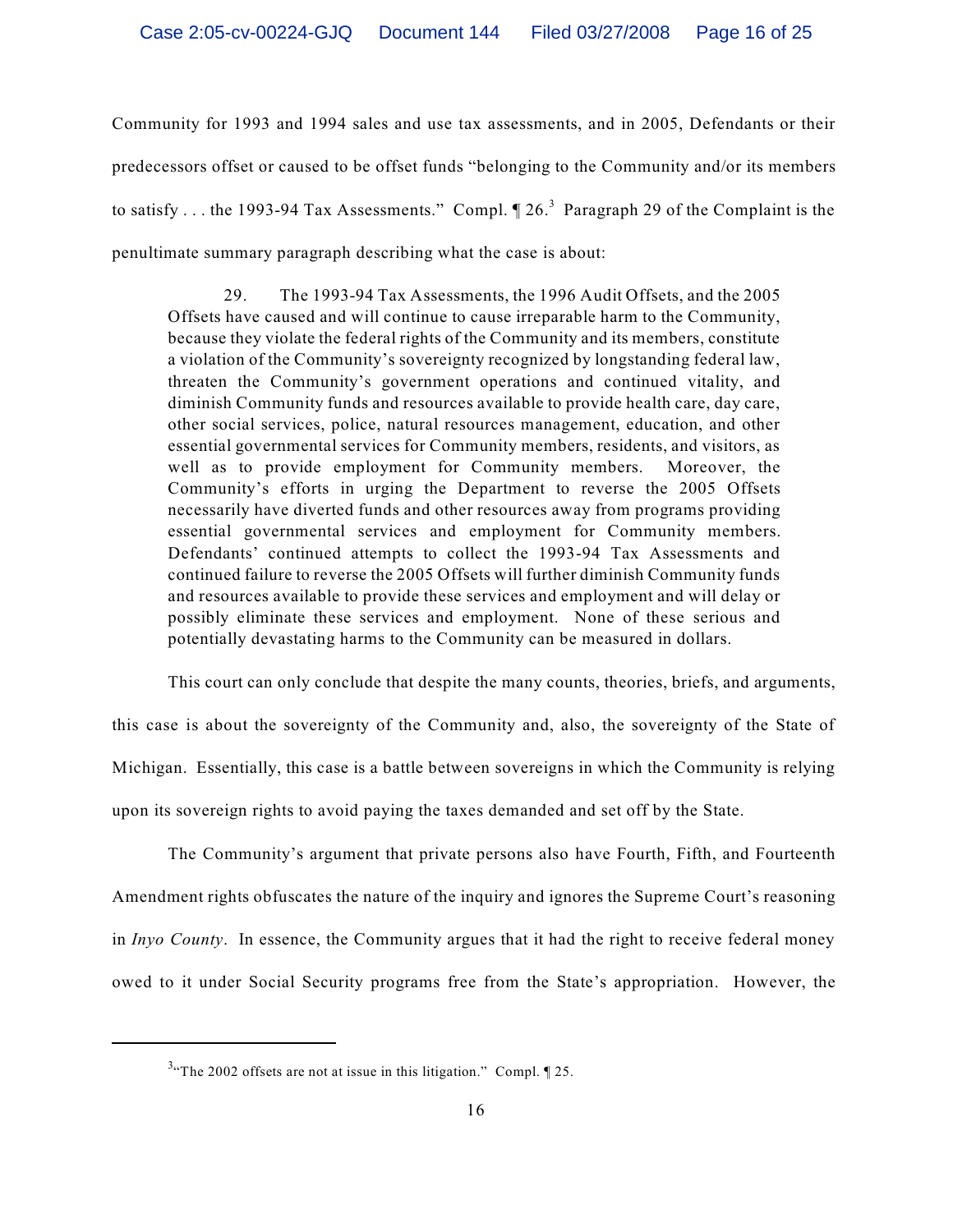Community is entitled to these funds only because it is a sovereign. The funds at issue (money payable to the Community under the Federal Medicaid Program, 42 U.S.C. § 1396, the Federal Women, Infant, and Children Program, 42 U.S.C. § 1786, the Federal Safe and Stable Families Program, 42 U.S.C. § 629, and the Federal Child Day Care Program, 42 U.S.C. § 618) are payable to states – or Indian tribes – not to individuals. The rights of individuals to receive money under these programs are defined in separate statutory sections. As such, the Community's right to receive the funds at issue was dependent on its status as a sovereign, similar to the tribe's argument in *Inyo County* that it was immune from state-court processes because it was a sovereign.

In addition, the very basis of the Community's asserted rights is its sovereignty. An individual would be barred from bringing a § 1983 action in federal court asserting the same rights the Community is asserting here. The Tax Injunction Act provides that "[t]he district courts shall not enjoin, suspend or restrain the assessment, levy or collection of any tax under State law where a plain, speedy and efficient remedy may be had in the courts of such State." 28 U.S.C. § 1341. Additionally, the Supreme Court in *Fair Assessment in Real Estate Assoc., Inc. v. McNary*, 454 U.S. 100, 116, 102 S.Ct. 177, 186 (1981), held that "taxpayers are barred by the principle of comity from asserting § 1983 actions against the validity of state tax systems in federal courts." Although the Supreme Court recognized an exception to the Tax Injunction Act for Indian tribes challenging ongoing state taxation schemes – and presumably Indian tribes would be excepted from the bar of comity to the same extent, *see Chippewa Trading Co. v. Cox*, 365 F.3d 538, 545 (6th Cir. 2004) – the fact that an individual person would be barred from asserting the very same right the Community claims supports the Court's conclusion that the Community is not seeking to vindicate a "private right."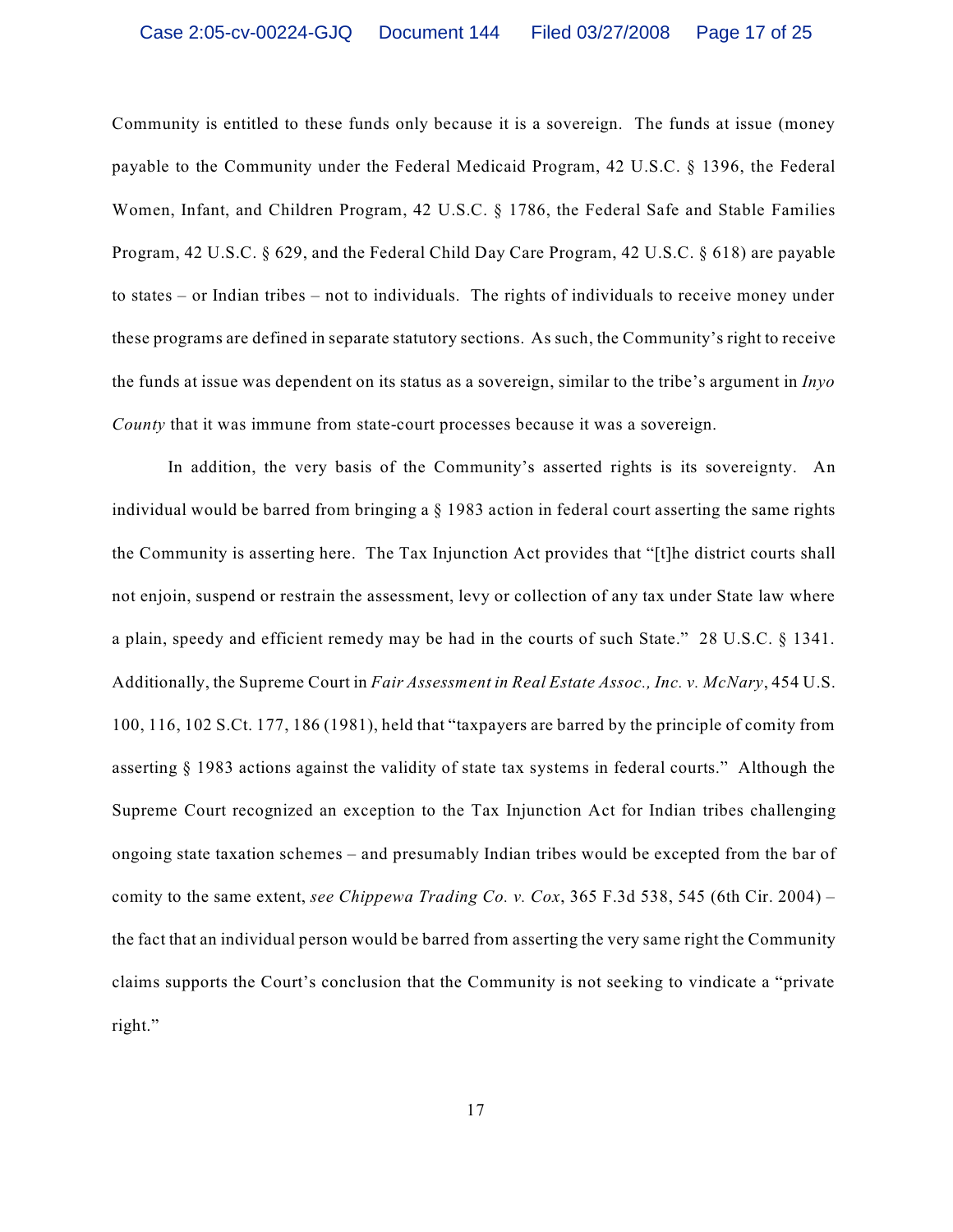Because § 1983 was designed to vindicate only private rights, the Community is not a "person" under § 1983 for purposes of the rights at issue in the present case. For that reason, the Court will grant summary judgment in Defendants' favor on the Community's § 1983 claim. Because the Community's right to attorney's fees is dependent on its § 1983 claim, the Court will also grant summary judgment in Defendants' favor on the Community's claim for attorney's fees.

# *Sales and Use Tax*

Before assessing the validity of the taxes at issue in the present case, it is necessary to outline the Supreme Court's jurisprudence for when and how a state may impose taxes on transactions that involve Indians.<sup>4</sup> Under the Supreme Court's "Indian tax immunity cases, the 'who' and 'where' of the challenged tax have significant questions. [The Court] ha[s] determined that the initial and frequently dispositive question in Indian tax cases is *who* bears the legal incidence of the tax." *Wagnon v. Prairie Band Potawatomi Nation*, 546 U.S. 95, 101, 126 S.Ct. 676, 681 (2006). If the legal incidence of the tax falls on the tribe or its tribal members, then the analysis is fairly straightforward. When the activity occurs within Indian country, states are categorically barred from placing the legal incidence of the tax on the tribe or its members. *Id.* If the activity occurs outside Indian country, then Indians "have generally been held subject to non-discriminatory state law otherwise applicable to all citizens of the State." *Mescalero Apache Tribe v. Jones*, 411 U.S. 145, 149, 93 S.Ct. 1267, 1270 (1973). In determining whether the activity being taxed occurs within Indian country, the Supreme Court has looked to where the event occurs that triggers the tax

 ${}^{4}$ The Community alleges that the taxes at issue are also invalid under an 1842 Treaty between the United States and the Community. The Community argues that because the treaty provides that "the laws of the United States shall be continued in force, in respect to their trade and intercourse with the whites, until otherwise ordered by Congress," the treaty stripped the states of jurisdiction to tax the Community or its members. However, the 1842 treaty simply makes federal law applicable to the area governed by the treaty. *Keweenaw Bay Indian v. Rising*, 477 F.3d 881, 893 (6th Cir. 2007). Thus, if taxation is permissible under federal law, it is likewise permissible under the terms of the 1842 treaty. *Id.* Therefore, there is no need for the Court to engage in a separate analysis of the 1842 treaty.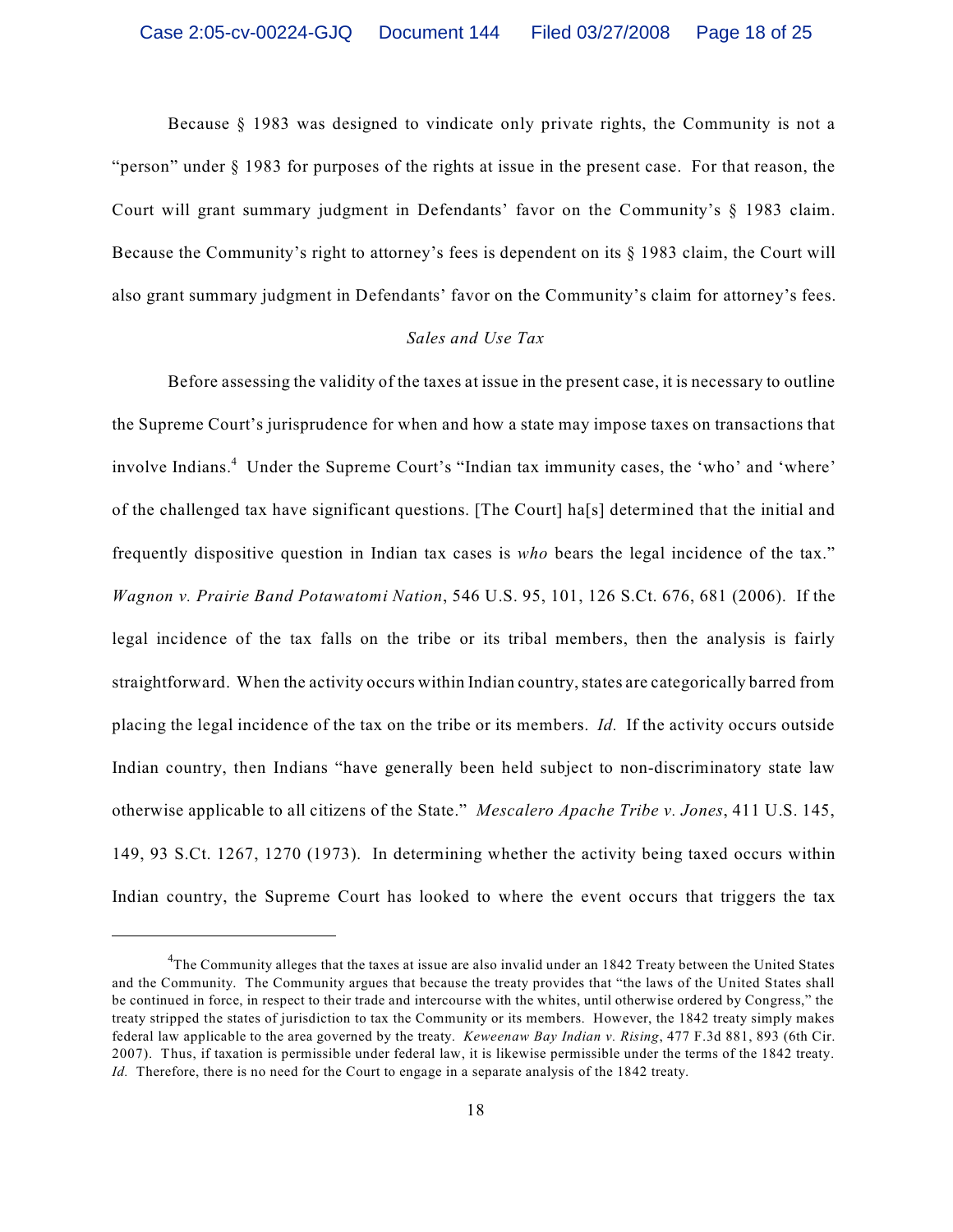liability. *See Wagnon*, 546 U.S. at 106, 126 S.Ct. at 684 (holding that sale occurred outside of Indian country because it was "the distributor's off-reservation receipt of the motor fuel, and not any subsequent event, that establishe[d] tax liability.").

If the legal incidence of the tax falls on a non-Indian (either retailer or consumer), however, the analysis is different. Again, if the taxable event occurs outside of Indian country, then a state is free to tax a non-Indian without further analysis. *Id.* If the taxable event occurs within Indian country, then a tax on non-Indians is subject to the *Bracker* interest-balancing test. *Id.* Under the *Bracker* test, the validity of the tax depends on "a particularized inquiry into the nature of the state, federal, and tribal interests at stake, an inquiry designed to determine whether, in the specific context, the exercise of state authority would violate federal law." *Dep't of Taxation and Finance of New York v. Milhelm Attea & Bros., Inc.*, 512 U.S. 61, 73, 114 S.Ct. 2028, 2035 (1994) (quoting *White Mountain Apache Tribe v. Bracker*, 448 U.S. 136, 145, 100 S.Ct. 2578, 2585 (1980)). Relevant factors include state regulatory or service functions related to the subject of taxation, whether the economic burden of the taxes ultimately falls on the tribe, and whether federal law imposes a regulatory scheme over the subject of taxation. *Cotton Petroleum Corp. v. New Mexico*, 490 U.S. 163, 184, 109 S.Ct. 1698, 1711-1712 (1989). Finally, where the state is validly imposing a tax for off-reservation use, a state must "tailor<sup>[]</sup> its tax to the amount of actual off-reservation use, or otherwise var[y] something more than mere nomenclature." *Washington v. Confederated Tribes of Colville Indian Reservation*, 447 U.S. 134, 163-164, 100 S.Ct. 2069, 2086 (1980).

Both parties agree that the legal incidence of the sales tax falls on the retail seller. The Michigan Court of Appeals has held that "the legal incidence of the sales tax falls on the retailer," *Ammex, Inc., v. Dep't of Treasury*, 237 Mich.App. 455, 460, 603 N.W.2d 308, 312 (1999), and the Court agrees because it is the retailer who is liable to pay the tax, and the retailer may, but is not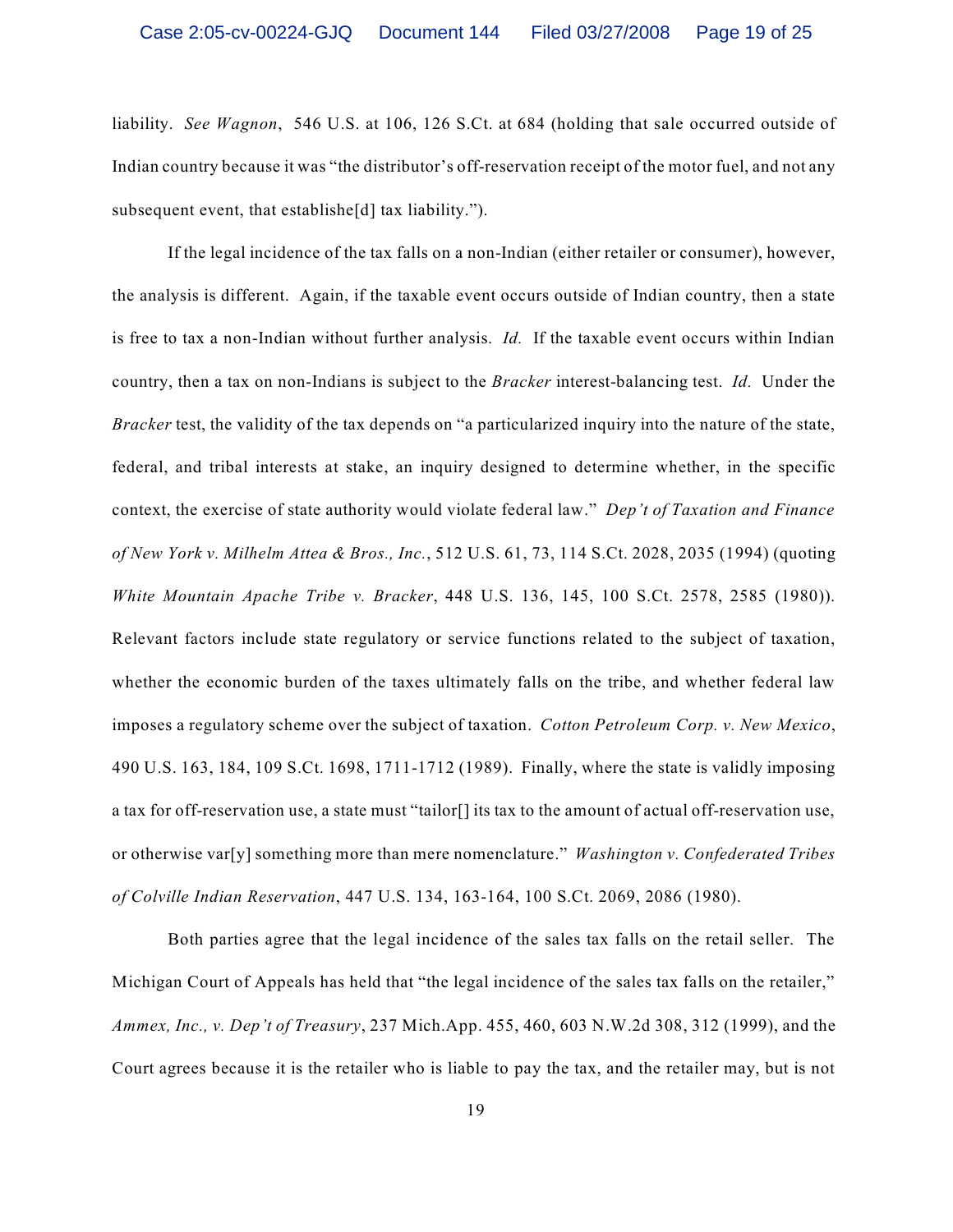required to, pass the tax on to the Indian consumer, *see Wagnon*, 546 U.S. at 103, 126 S.Ct. at 682. Thus, if the tax is imposed on a "sale at retail" that occurs outside of Indian country, the state is free to tax it even though the tax is ultimately passed on to the Indian consumer. If the "sale at retail" occurs within Indian country, then the validity of the tax depends on a case-by-case analysis of the *Bracker* interest-balancing test. For the use tax, however, the inquiry is different. The legal incidence of the use tax falls on the Indian consumer. As such, if the use tax arises within Indian country, it is categorically barred. If it arises outside of Indian country, the tax is valid. Moreover, under *Colville*, if the tax arises from use outside of Indian country, but some of the use also occurs within Indian country, then the State must tailor the tax only to the off-reservation use.

The Supreme Court has held "that States may impose on reservation retailers minimal burdens reasonably tailored to the collection of valid taxes. . ." *Milhelm*, 512 U.S. at 73, 114 S.Ct. at 2036. In *Milhelm*, the State of New York required cigarette wholesalers doing business on Indian reservations to keep detailed records of their transactions so the State could properly assess which transactions were taxable. Because sales of cigarettes to tribe members were tax-exempt while their sales to non-tribe members were taxable, the Supreme Court held that the record keeping requirements were simply minimal burdens reasonably tailored to the collection of valid taxes. In *Keweenaw Bay Indian Comm. v. Rising*, 477 F.3d 881 (6th Cir. 2007), the Sixth Circuit approved an even more onerous burden, akin to the instant case. In *Rising*, the State required the Community to prepay cigarette taxes and then seek a refund from the State for non-taxable sales made to Community members within Indian country. Although the Sixth Circuit was troubled by the possibility of delay in receiving compensation for transactions exempt from taxation, it held "the refund system to be a permissible means of requiring the Community 'aid the State's collection and enforcement' of valid taxes. . . ." *Id.* at 893.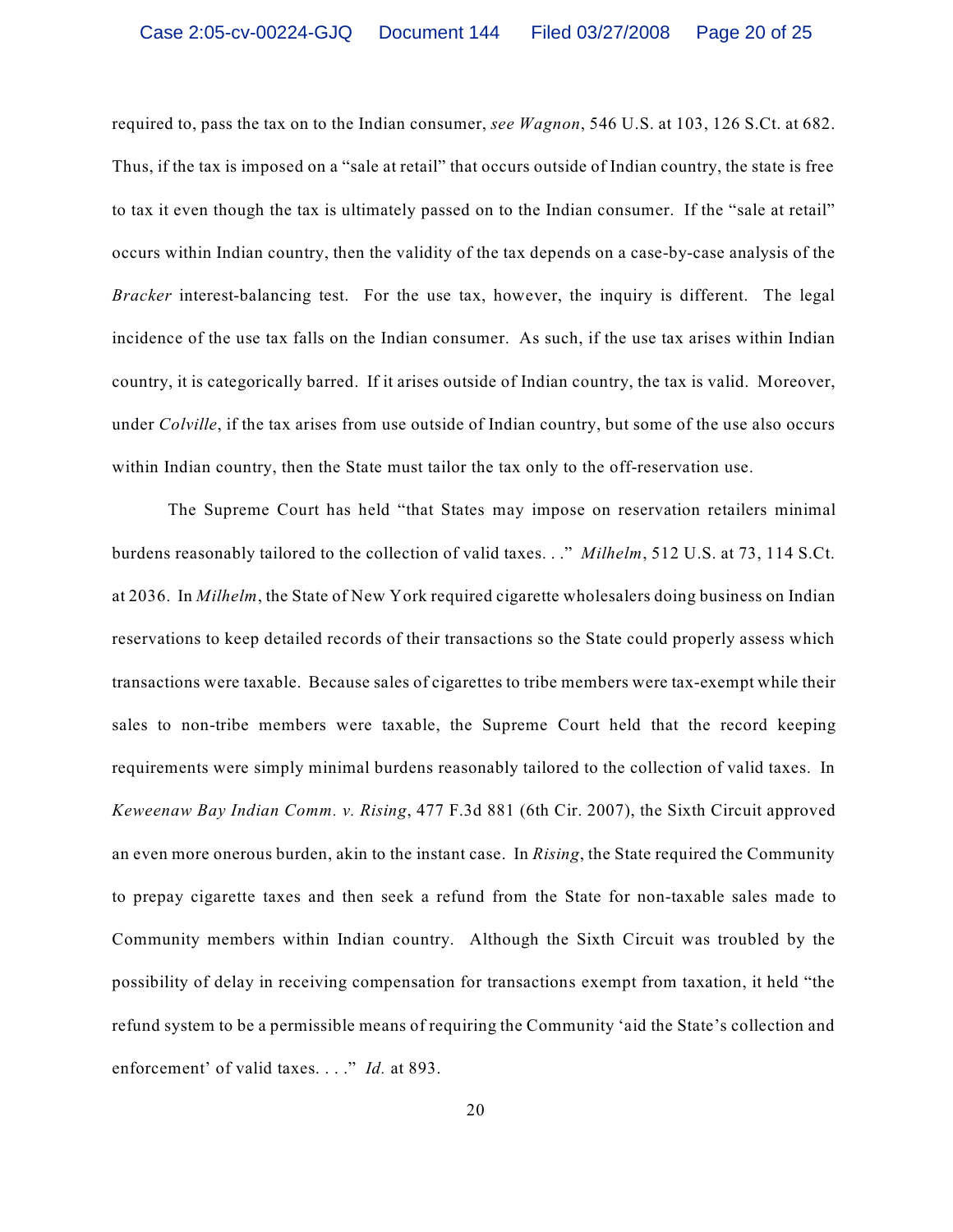The enforcement scheme in the present case is similar in many important aspects to that approved by the court in *Rising*. Primarily, the taxes at issue cover some transactions and uses that are taxable and some that are tax-exempt. In an effort to discern the difference, the State, much as in *Rising*, begins with the presumption that all transactions are taxable and then provides an avenue for the Community and its members to seek exemptions for those activities that are tax-exempt. Defendant's plan in the present case is even less-burdensome than in *Rising* because the Community and its members are not *required* to pre-pay the taxes and then seek a refund; rather, they may seek a declaration that an activity is tax-exempt before paying the relevant taxes.

Additionally, the process Defendants have implemented to determine whether a transaction or use should be tax-exempt is reasonably tailored to the collection of taxes for those scenarios that are taxable. Among other things, Defendants require someone seeking an exemption to identify the item being purchased, from whom and where the item is being purchased, where each component of the sale will take place, where the item is intended to be used, and the unit purchasing the item (e.g. individual tribal member, business, police department, etc.). As previously discussed, the validity of the sales tax depends on whether the "sale at retail" occurs within Indian country. If not, it is taxable. If so, then the validity of the tax depends on the *Bracker* interest-balancing test. The requested information assists Defendants in making both determinations. For the use tax, its lawfulness depends on whether the use will occur within Indian country. If the item will be used exclusively within Indian country, the tax is categorically barred; if it is used exclusively outside of Indian country, the tax is categorically allowed. If it is used both inside and outside of Indian country, Defendants must in some way tailor or apportion the tax to the off-reservation use. Again, Defendants' requested information is relevant and reasonably tailored to allow them to make this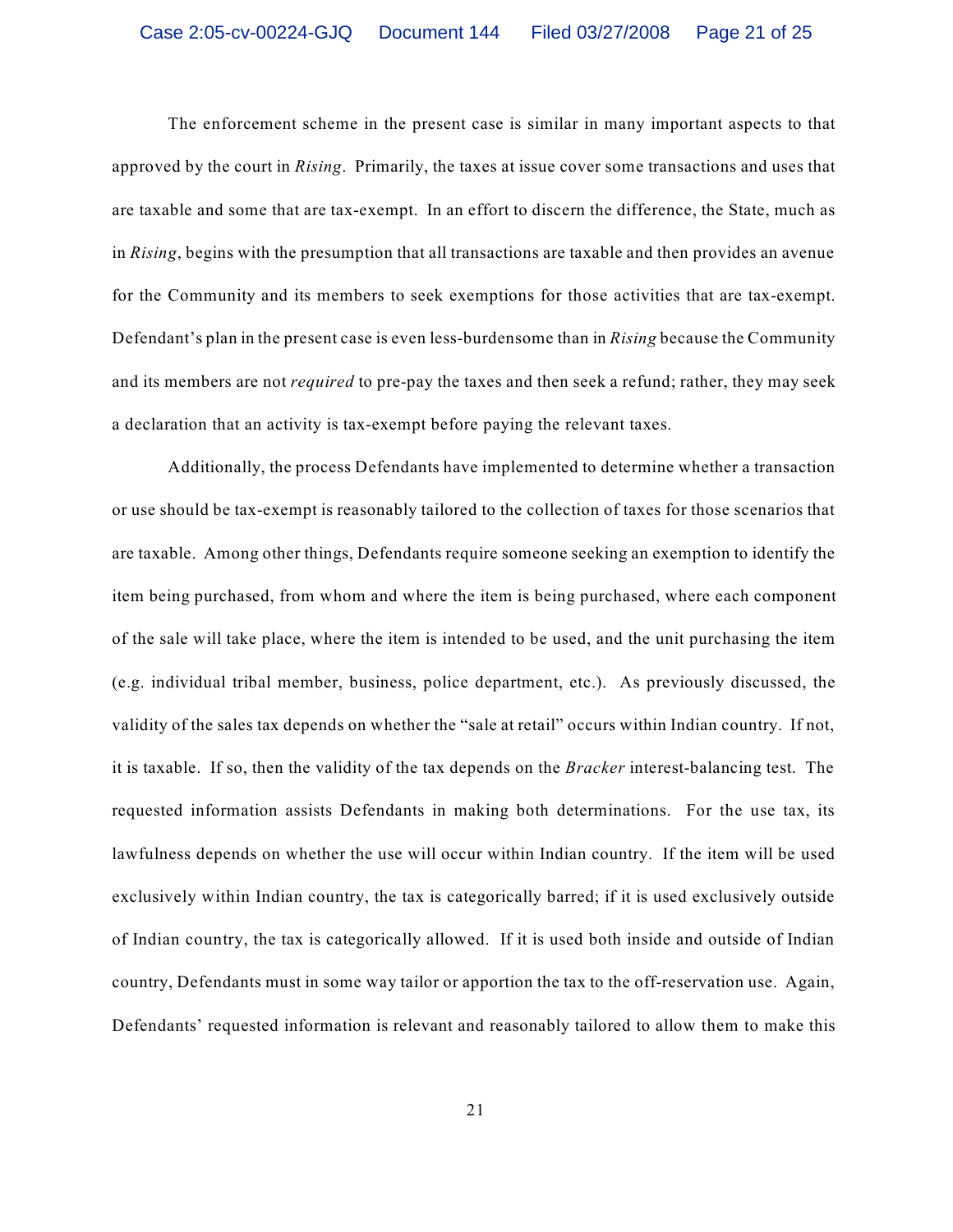determination. Therefore, Defendants' procedure for collecting sales and use taxes does not violate federal law.

In addition to disputing the validity of Defendants' procedures for assessing taxes and granting exemptions, both parties dispute – and ask this Court to resolve – several additional tax issues involving the Community or its members. For example, the parties contest when and under what circumstances the purchase of a motor vehicle occurs within Indian country (e.g. whether delivery within Indian country is sufficient). Also, the parties disagree on whether, and how, Defendants must apportion the use tax for use occurring outside of Indian country. Finally, the Community also seeks a declaration that certain construction projects were tax-exempt. However, the Court will decline to resolve these disputes for two reasons: (1) they are not ripe, and (2) the Court exercises its discretion not to resolve these questions at this time.

The Court may raise the issue of ripeness *sua sponte*. *Nat'l Park Hospitality Ass'n v. Dep't of the Interior*, 538 U.S. 803, 808, 123 S.Ct. 2026, 2030 (2003). The doctrine is "designed 'to prevent the courts, through premature adjudication, from entangling themselves in abstract disagreements.'" *Kentucky Press Ass'n, Inc. v. Commonwealth of Kentucky*, 454 F.3d 505, 509 (6th Cir. 2006) (quoting *Thomas v. Union Carbide Agric. Prods. Co.*, 473 U.S. 568, 580, 105 S.Ct. 3325, 3332 (1985)). To determine whether a particular issue is ripe for adjudication, courts consider "the fitness of the issues for judicial decision and the hardship to the parties of withholding court consideration." *Abbott Lab. v. Gardner*, 387 U.S. 136, 149, 87 S.Ct. 1507, 1515 (1967). In determining whether an issue is fit for review, the Courtshould consider whether the issues involved are purely legal or whether further factual development is necessary for proper adjudication. *See id.*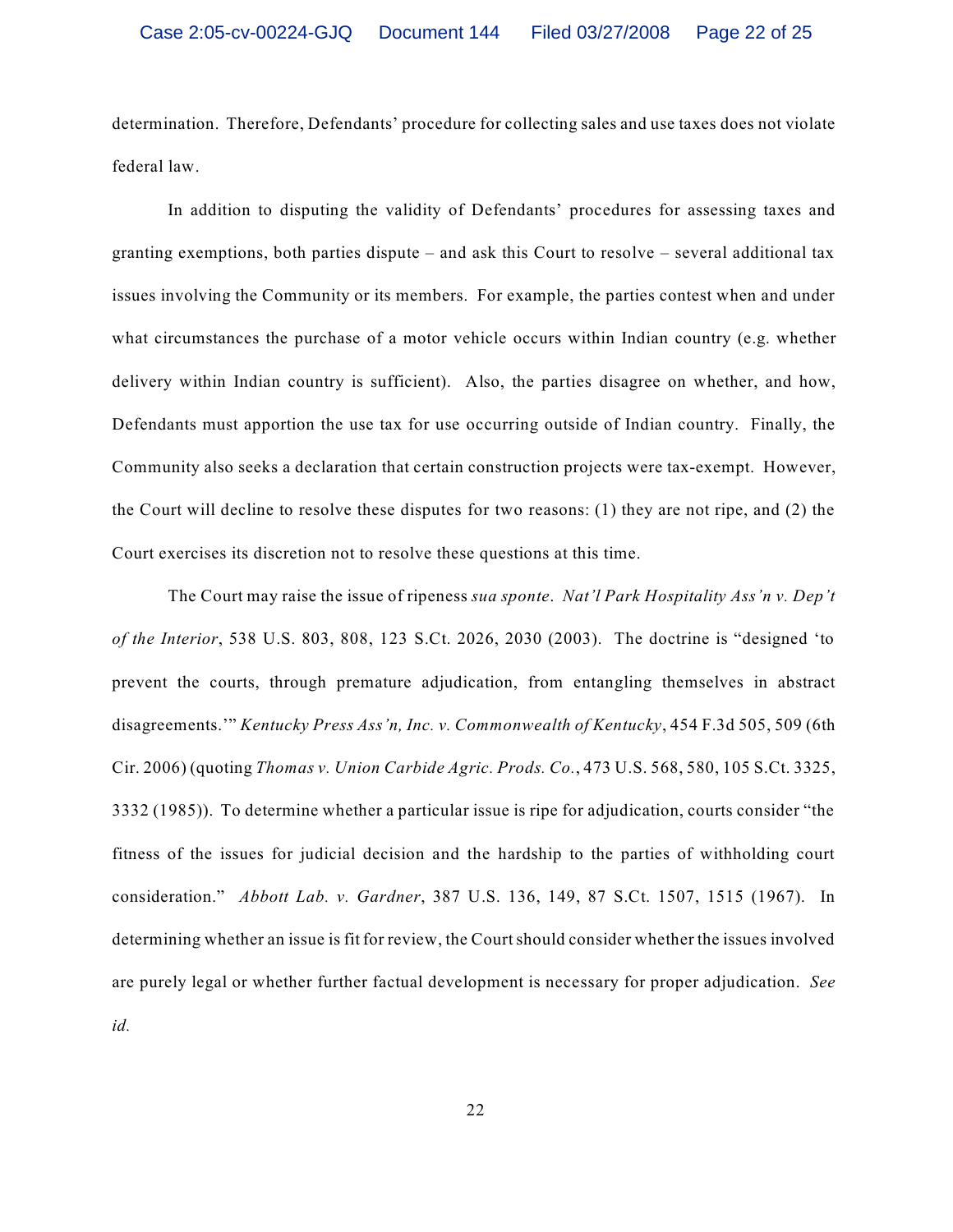The Court considers the remaining disputes not ripe because further factual development is necessary and no hardship will result to either party. Primarily, the Court is not presented with a specific factual situation in which either the Community or one of its members has sought and been denied a tax exemption. As such, the Court cannot apply federal law to determine whether hypothetical transactions may or may not be taxable. It "would indeed be undesirable for this Court to consider every conceivable situation which might possibly arise in the application of complex and comprehensive legislation." *United States v. Raines*, 362 U.S. 17, 21, 80 S.Ct. 519, 523 (1960). This is because it "is neither [the Court's] obligation nor within [the Court's] traditional institutional role to resolve questions of constitutionality with respect to each potential situation that might develop." *Gonzales v. Carhart*, 127 S.Ct. 1610, 1639 (2007).

Whether a transaction involving an Indian is subject to state taxation is a case-by-case factspecific analysis. Although some issues involved may be purely legal (e.g. whether delivery of a motor vehicle within Indian country, without more, qualifies the transaction as occurring within Indian country), other issues require further factual development (e.g. even if a motor vehicle sale occurred within Indian country, whether it is tax-exempt depends on the case-specific *Bracker* interest-balancing test). The Court will not make abstract pronouncements of law about different types of activities until the Court is presented with a specific purchase or use for which the State has denied a tax exemption. At that point, a reviewing court can engage in a full analysis of the facts to determine whether the transaction is subject to taxation. To do otherwise would require the Court to make premature rulings of law applicable to hypothetical facts that may or may not occur in the future. Moreover, no hardship will result to either party from the Court withholding adjudication of the disputed issues. If the Community or its members believe a particular activity is tax-exempt and the State disagrees, then the Community may challenge that determination, and the reviewing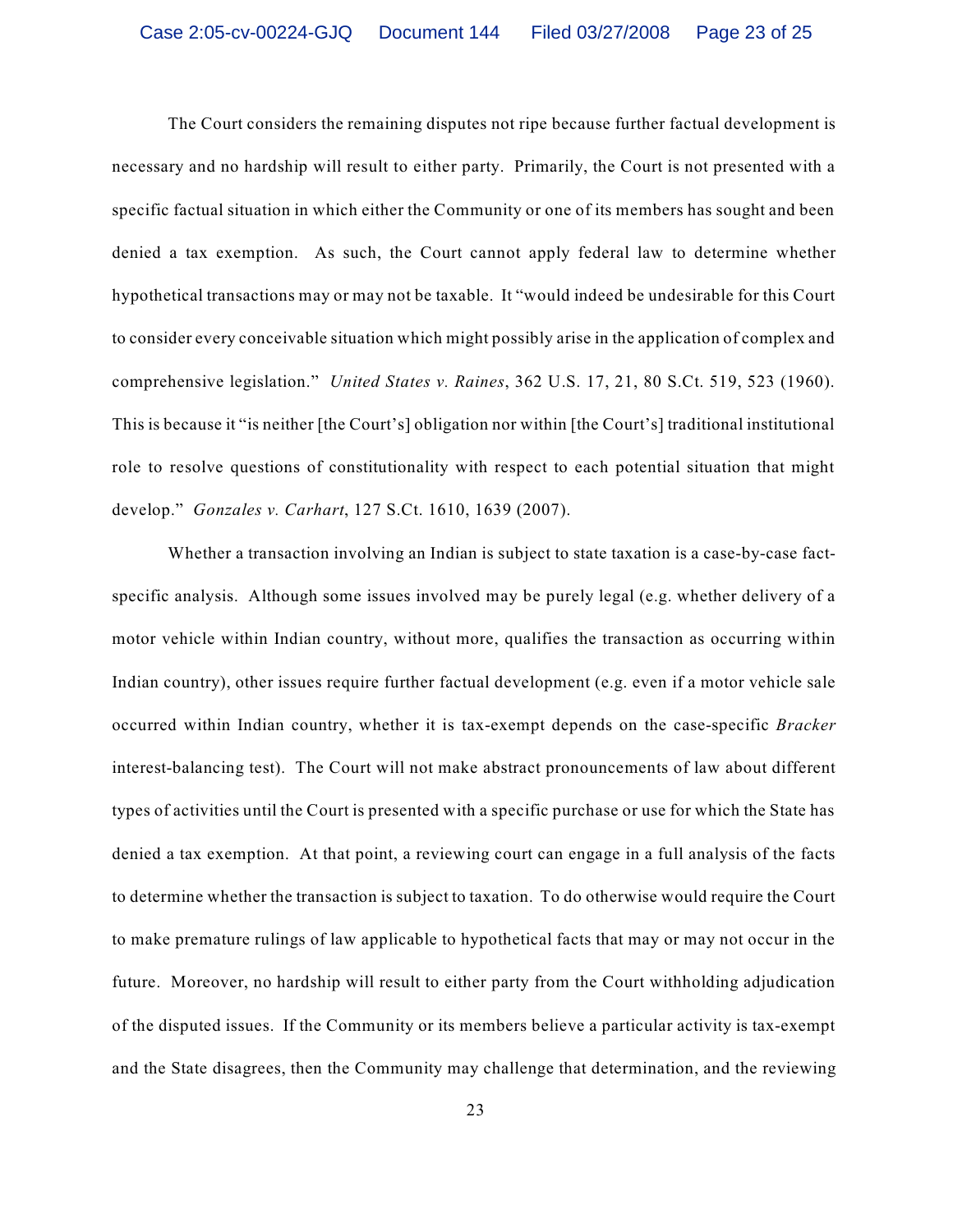court can make the necessary rulings to determine whether that particular activity is tax-exempt. Until then, disputes about how federal law would apply to hypothetical facts are not ripe.

Alternatively, assuming that the issues are "ripe," this Court exercises its discretion to refuse to resolve these abstract disputes by a declaratory judgment for the same reasons that this Court posits that the questions are not ripe for resolution. The Supreme Court has stated that "district courts possess discretion in determining whether and when to entertain an action under the Declaratory Judgment Act, even when the suit otherwise satisfies subject matter jurisdictional prerequisites." *Wilton v. Seven Falls Co.*, 515 U.S. 277, 282, 115 S.Ct. 2137, 2140 (1995). This is because the Declaratory Judgment Act is "'an enabling Act, which confers a discretion on the courts rather than an absolute right upon the litigant.'" *Id.* at 287, 115 S.Ct. at 2143 (quoting *Pub. Serv. Comm'n of Utah v. Wycoff Co.*, 344 U.S. 237, 241, 73 S.Ct. 236, 239 (1952)). Therefore, "'the propriety of declaratory relief in a particular case will depend upon a circumspect sense of its fitness informed by the teachings and experience concerning the functions and extent of federal judicial power.'" *Id.* (quoting *Wycoff*, 344 U.S. at 243, 73 S.Ct. at 240). This Court is not a regulatory or administrative body equipped to formulate regulations regarding the myriad of issues that might arise between these sides of the dispute.

In summary, the Community is limited to challenging whether Defendants' procedure for administering the Sales and Use Tax Acts complies with federal law. Because the taxes cover some transactions and uses involving Indians that are tax-exempt and some that are taxable, the State is free to impose minimal burdens on Indians that are reasonably tailored to the collection of valid taxes. Defendants' practice of requiring payment of taxes absent an approved exemption imposes only a minimal burden on the Community and its members. Likewise, the information Defendants request to determine whether to grant an exemption is relevant to whether a particular activity is